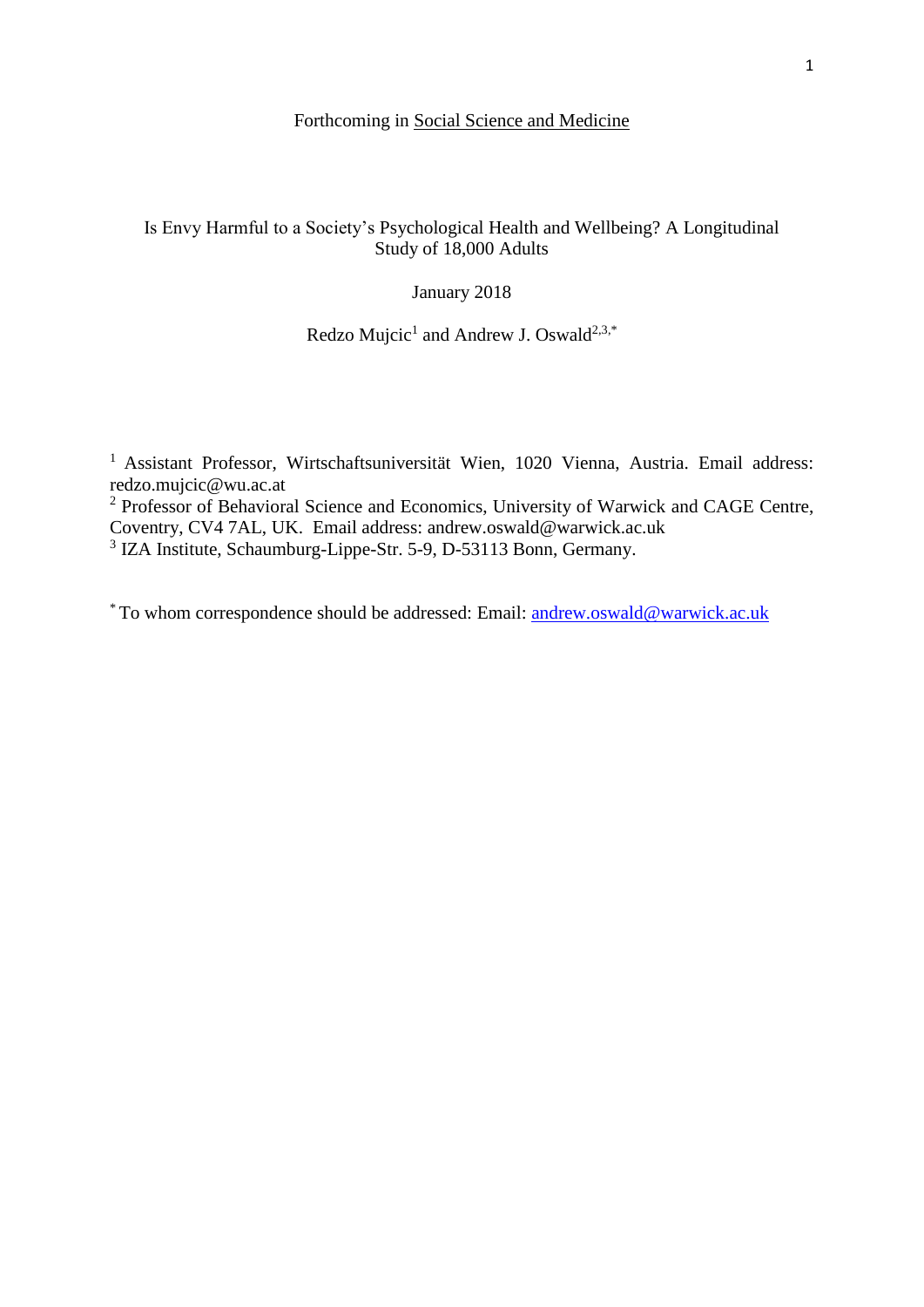## Is Envy Harmful to a Society's Psychological Health and Wellbeing? A Longitudinal Study of 18,000 Adults

#### **Abstract**

Nearly 100 years ago, the philosopher and mathematician Bertrand Russell warned of the social dangers of widespread envy. One view of modern society is that it is systematically developing a set of institutions -- such as social media and new forms of advertising -- that make people feel inadequate and envious of others. If so, how might that be influencing the psychological health of our citizens? This paper reports the first large-scale longitudinal research into envy and its possible repercussions. The paper studies 18,000 randomly selected individuals over the years 2005, 2009, and 2013. Using measures of SF-36 mental health and psychological well-being, four main conclusions emerge. First, the young are especially susceptible. Levels of envy fall as people grow older. This longitudinal finding is consistent with a cross-sectional pattern noted recently by Nicole E. Henniger and Christine R. Harris, and with the theory of socioemotional regulation suggested by scholars such as Laura L. Carstensen. Second, using fixed-effects equations and prospective analysis, the analysis reveals that envy today is a powerful predictor of worse SF-36 mental health and well-being in the future. A change from the lowest to the highest level of envy, for example, is associated with a worsening of SF-36 mental health by approximately half a standard deviation ( $p \le 0.001$ ). Third, no evidence is found for the idea that envy acts as a useful motivator. Greater envy is associated with slower -- not higher -- growth of psychological well-being in the future. Nor is envy a predictor of later economic success. Fourth, the longitudinal decline of envy leaves unaltered a U-shaped age pattern of well-being from age 20 to age 70. These results are consistent with the idea that society should be concerned about institutions that stimulate large-scale envy.

*Keywords:* Envy, age, SF-36, mental health, well-being, longitudinal data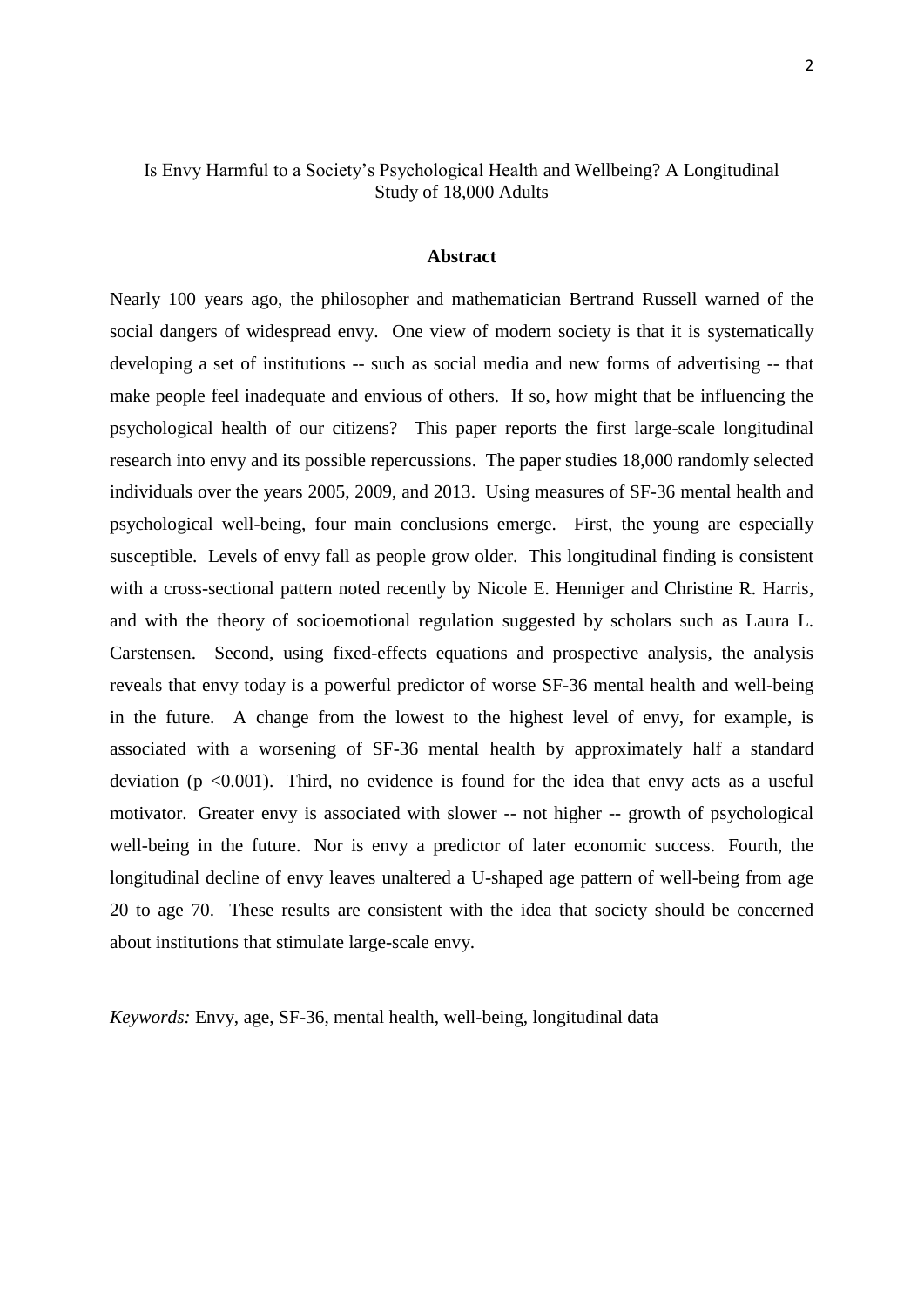*"Of all the characteristics of ordinary human nature, envy is the most unfortunate … not only does the envious person wish to inflict misfortune… but he is also himself rendered unhappy by envy….Whoever wishes to increase human happiness must … diminish envy."* 

> Bertrand Russell, 1930, The Conquest of Happiness, 1<sup>st</sup> edition, George Allen & Unwin, London.

There is growing interest -- partly because of the rise of social media -- in the possible psychological harm done within a society by widespread envy and social comparison. Studies such as Appel, Gerlach, & Crusius (2015), Tandoc, Ferrucci & Duffy (2015), Verduyn et al. (2015), Taylor & Strutton (2016), Christakis & Shakya (2017), and Shensa et al. (2017) document recent evidence on connections between social-media use, envy, and lower mental well-being. A second literature, on related concerns about advertising and psychological well-being, is beginning to emerge (Opree, Buijzen, & van Reijmersdal, 2016). Brain scientists have also recently become interested in the detection of human envy (for example, Fliessbach et al. 2007).

What might large-scale envy do to the mental health of a whole society? Currently, almost nothing is known by social scientists about the longitudinal consequences of envy. A search on the Web of Science, for example, reveals that, although there are over 2000 published papers in social-science journals that mention the topic of envy, essentially none of this research uses statistically representative or large-scale longitudinal data. This is for the understandable reason that data sets on recorded envy levels have been exceptionally rare.

The contribution of this paper is to try to fill the lacuna by providing new evidence on the longitudinal nature of envy and psychological well-being. The study examines data on envy using a sample of 18,000 randomly selected men and women who are interviewed in 2005 and then re-interviewed in the years 2009 and 2013. This data set is a statistically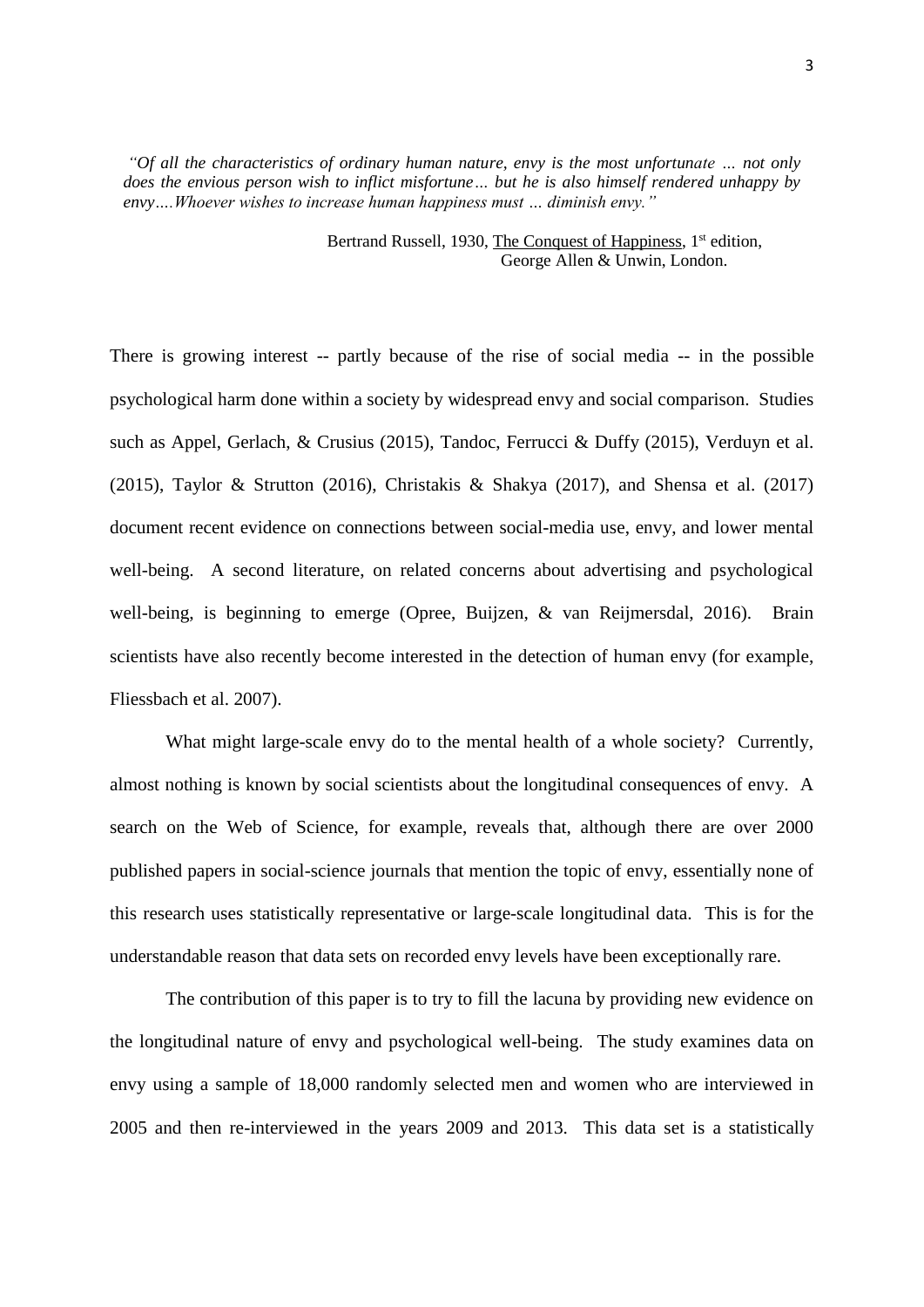representative population sample and comes from the nation of Australia. The paper addresses research questions that include:

*What are the empirical connections, in the short and long run, between envy and psychological health?*

*How do envious feelings alter over the human life-cycle?* 

*Might being envious (or perceiving oneself to be envious) have a valuable or positive side - perhaps as a kind of motivator?*

*Are changes in envy part of the explanation for U-shaped well-being over the course of life?*  The third of these questions links to an emerging literature on the potential difference between 'malicious' envy and 'benign' envy (Parks, Rumble, & Posey 2002; Smith & Kim, 2007; and Van de Ven et al. 2009, and recent arguments against such a distinction have been proposed by Cohen-Charash & Larson 2017). A later part of the paper provides a test of whether selfreported enviousness is associated with beneficial outcomes in the future. However, the survey data at hand do not allow us to isolate the specific form of envy (i.e., malicious, benign, or general) which may be driving this result.

### **Background**

The modern study of human well-being has led to a large literature across the behavioral, social, and medical sciences (e.g., Diener et al., 1999; Easterlin, 2003; Steptoe, Wardle, & Marmot, 2005; Scollon & Diener, 2006; Fowler & Christakis, 2008; De Neve & Oswald, 2012; Boyce et al., 2013; White et al., 2013). A particular concern has been that of how happiness and mental health alter as people grow older (Mroczek & Spiro, 2005; Blanchflower & Oswald, 2008; Stone et al., 2010; Lang et al., 2011; Cheng, Powdthavee, & Oswald 2017; Graham & Pozuelo, 2017), and some of the latest research has begun to examine the different constituent emotions -- such as worry, anger, joy -- that lie below, and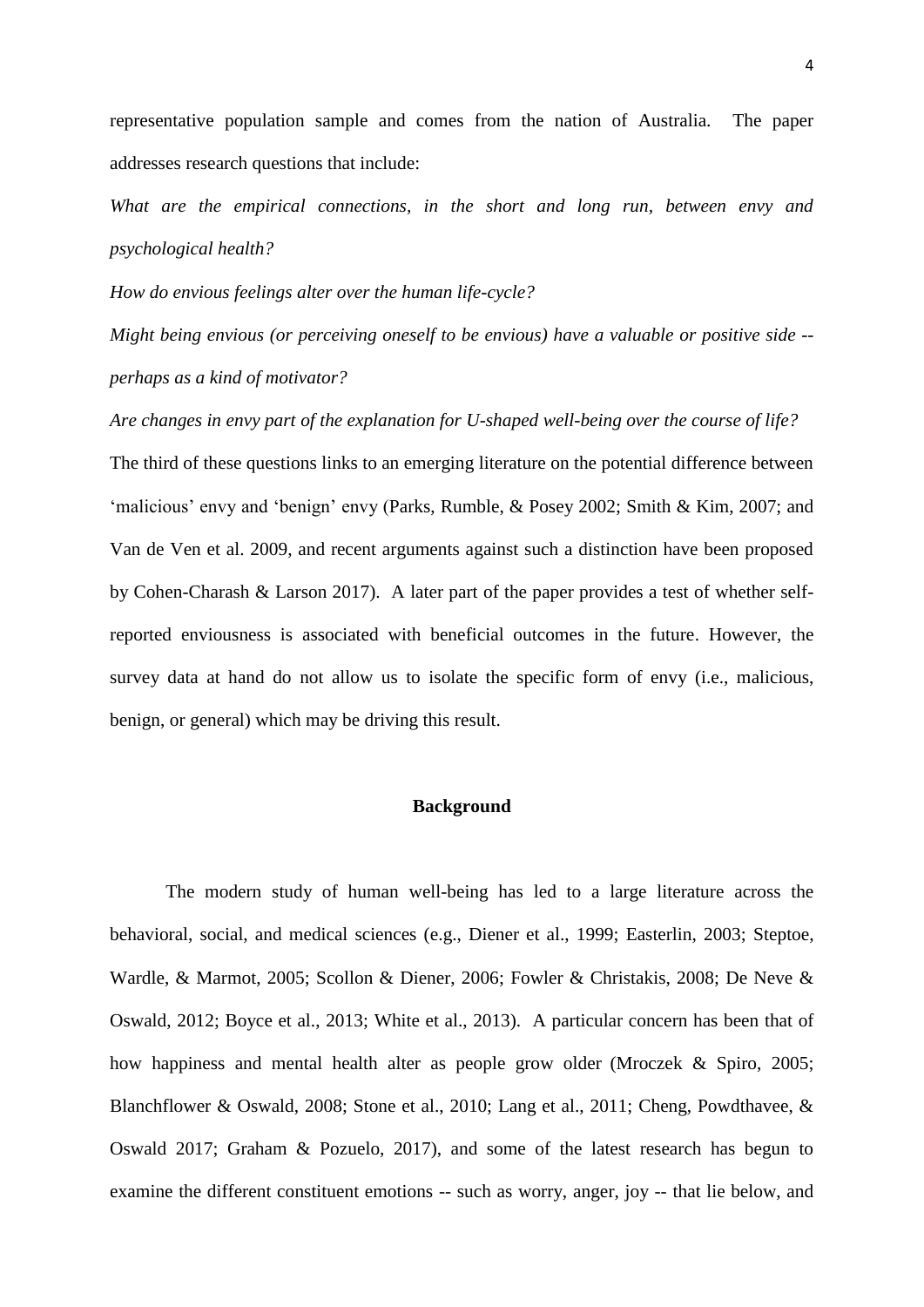are presumably themselves determining elements of, the lifetime pattern of overall human well-being. Research on these detailed emotions is largely in its infancy. Moreover, with important but rare exceptions (Scollon & Diener, 2006; Kunzmann, Richter, & Schmukle, 2013; Charles, Reynolds, & Gatz, 2001), much of the large-scale research has been crosssectional (Stone et al., 2010; Henniger & Harris, 2015; Van de Ven, 2017).

It is necessary for the methodology of studies such as the current one to take the view that, although people's survey answers about how they feel will almost certainly contain some measurement error, such survey answers also provide some element of reliable information. There are precedents for this and there is evidence that people mean what they say (Vetschera & Kainz, 2013; Oswald & Wu, 2010). More broadly, the paper is a contribution to the existing literature on envy, which includes work in a number of sciences (Fliessbach et al., 2007; Takashi et al., 2009; Swencioncis & Fiske, 2014) and social psychology (Buss et al., 1992; Parks, Rumble, & Posey 2002; Smith & Kim 2007; Van De Ven, Zeelenberg, & Pieters, 2010; Hill, DelPriore, & Vaughan, 2011; Lange & Crusius, 2015). Research by economists includes Varian (1974), Kirchsteiger (1994), Mui (1995), Feldman & Kirman (1974), Grinblatt, Keloharju & Ikaheimo (2008), Chen & Li (2009) and Winkelmann (2012). A related set of studies also examines the empirical association between dispositional envy and individual mental health outcomes. For example, Smith et al. (1999) study a sample of undergraduate university students and find self-reported measures of envy to be negatively correlated with one's self-esteem and positively correlated with the incidence of depression. Similarly, Gold (1996) reports an association between enviousness and anxiety as well as depression. Nevertheless, the present paper's analysis is of a different kind than has previously been done. This is due to our ability to follow the same representative group of randomly selected adults over a prolonged period of time, while observing changes in their feelings of envy and in their mental health and subjective well-being as well as later economic outcomes.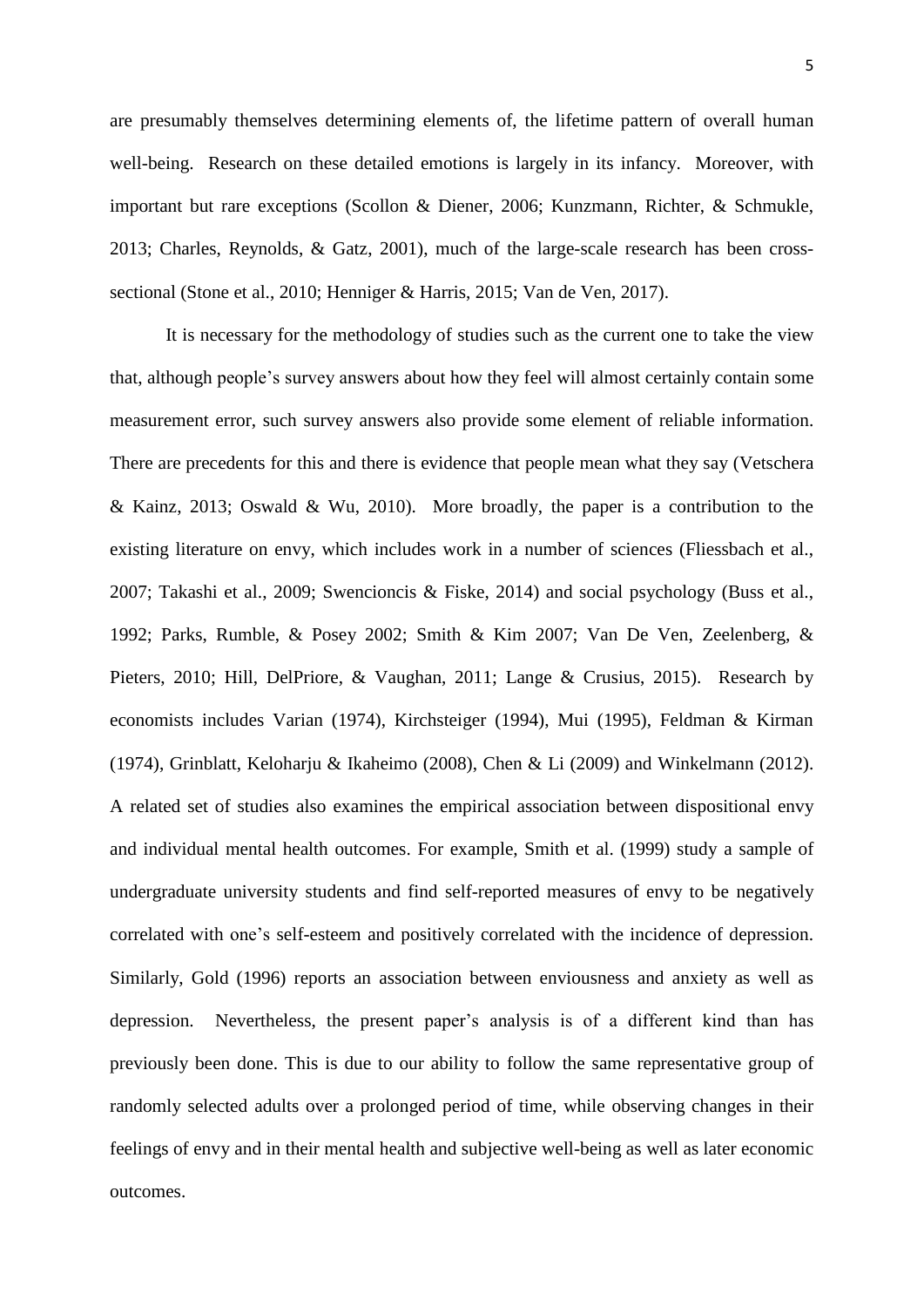### **Method**

The data come from the Household, Income and Labour Dynamics in Australia (HILDA) Survey. This is a nationally-representative longitudinal survey which was first conducted in 2001. The HILDA Survey collects annual information from members of Australian households who are at least 15 years of age. It began providing information on a total of 13,969 individuals from 7,682 different households interviewed since the first survey wave. Data are collected each year by face-to-face interviews and self-completion questionnaires. The former technique is mainly used to record demographic and socioeconomic information, while the latter is used to measure respondent health behaviours and lifestyle choices. Overall, quality individual-level information is collected on a variety of general and specialised topics including labour market dynamics, income and education levels, family composition, as well as the physical and emotional well-being of individuals.

The analysis in the present study uses Waves 5, 9 and 13 (years 2005, 2009, 2013) of the HILDA Survey. It is in these survey waves only that the unique and direct measures of individual feelings of envy (and jealousy) are available. The exact questions asked of the survey respondents are worded as follows:

"*How well do the following words describe you? For each word, cross one box to indicate how well that word describes you. There are no right or wrong answers*." – *Envious; Jealous*.

with possible responses ranging on a seven-point scale from (1) '*Does not describe me at all*' to (7) '*Describes me very well*'. These are the main dependent variables used in our fixedeffects regression equations. After excluding respondents with missing information on the key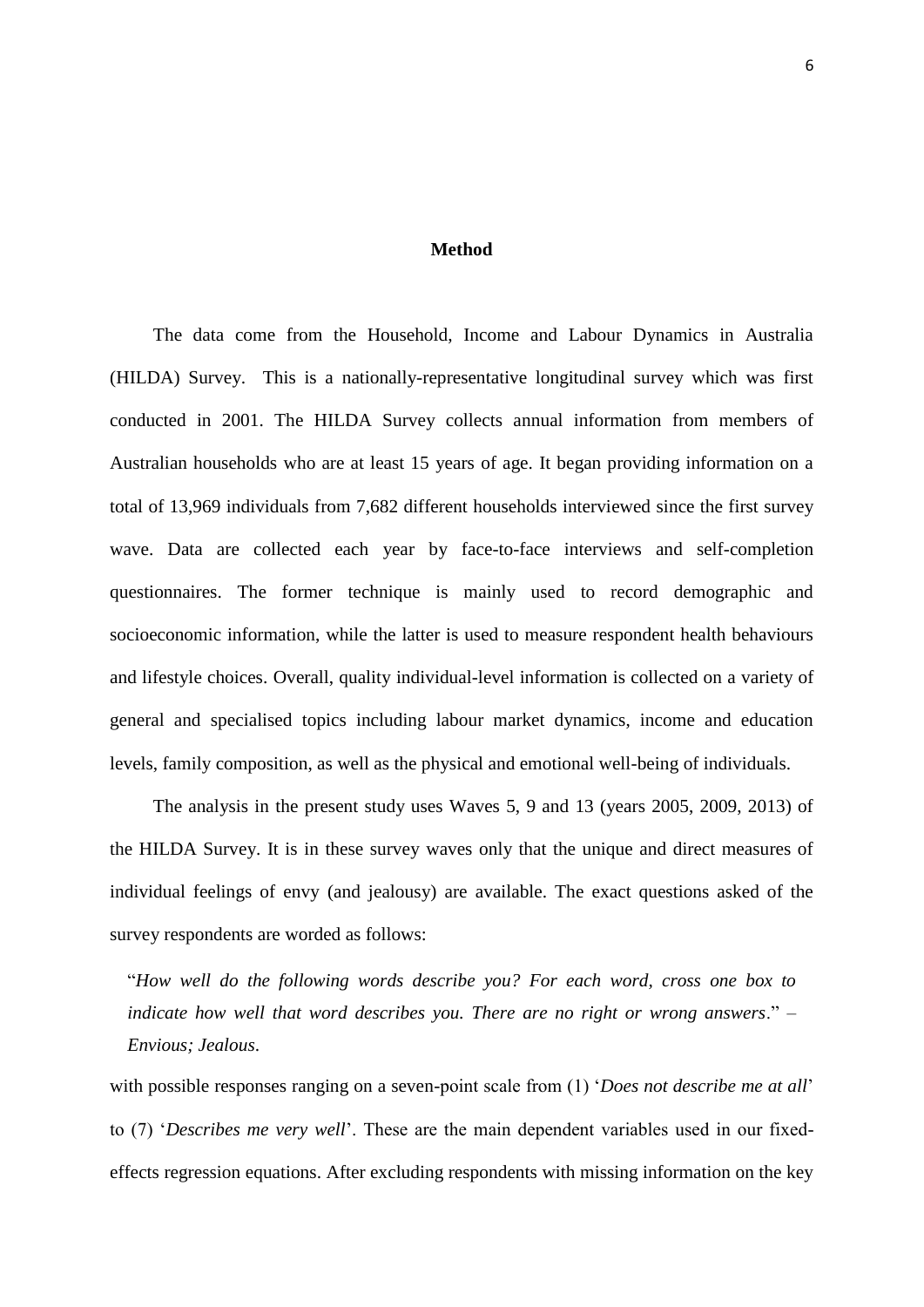outcome and other control variables, the total available sample is 18,345 individuals (aged 15 to 101) and 34,019 person-year observations. Overall, the average self-reported envy score is 2.66 with a standard deviation of 1.42. The median response to this question is equal to 2, and the distribution of responses is positively skewed, with more than 70 percent of respondents choosing an envy score of less than 4 out of 7. A similar distribution of responses is apparent for self-reported jealousy, with a mean score of 2.37 and a standard deviation of 1.46.

A referee has pointed out that we could use the word 'enviousness' rather than 'envy'. The former is almost never used in the scientific published literature (a search of the Web of Science produces 4 mentions compared to approximately 2300 mentions); conventional dictionaries typically treat the words as synonyms. In this paper we adopt the latter term.

We also checked, and replicated, the analysis using measures of jealousy (rather than envy). Because the statistical equation structures turn out to be similar, we have concentrated on envy; equivalent results on jealousy are available on request. Table 1 displays the overall response frequency for the envy outcome measure.

Another feature of the HILDA Survey is the available information on recent occurrences of major life events including shocks to personal finances (e.g., winning the lottery, receiving an inheritance, or going bankrupt); getting married; being promoted at work; being fired; and becoming retired. Specifically, respondents are told:

*We now would like you to think about major events that have happened in your life over the past 12 months. For each statement cross the YES box or the NO box to indicate whether each event happened during the past 12 months. If you answer 'YES', then also cross one box to indicate how long ago the event happened or started. This information is given by quarter.*

Since such positive and negative life events are likely to influence human envy and jealousy levels, we also account for these shocks in our formal analysis. The life event covariates are summarised in Table S3. In the total sample, we observe close to 25,000 reported life events, with the most common event being 'change of residence' (17% of total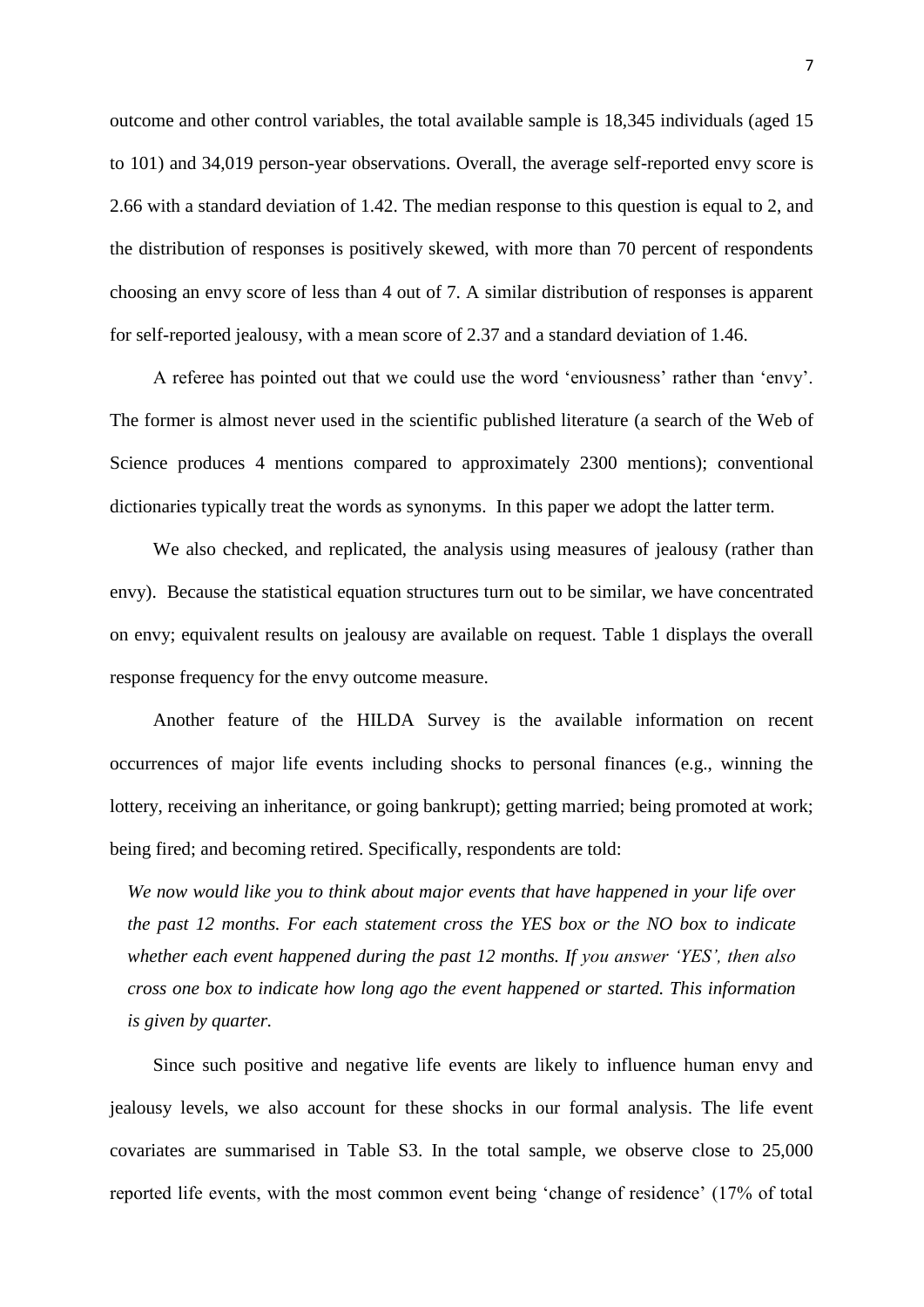occurrences) followed by 'change of job' (13%) and 'serious personal injury or illness' (9%). The death of a spouse or child is the least observed event (1%). A long list of other socioeconomic and lifestyle factors -- such as income, physical health, employment and marital status, which are also included as added controls in the regression equations -- is summarised in Table S1.

The paper uses data on two different measures of psychological well-being. As a general outcome measure of a person's mental health, we take the SF-36 Mental Health Index, which forms one of eight aggregated scales in the Medical Outcomes Short Form (SF-36) Questionnaire. The SF-36 is a one of the most widely used and validated self-completion measures of health status available (Butterworth & Crosier 2004). The Mental Health Index is a 5-item scale consisting of the following five questions "How much of the time in the previous 4 weeks: Have you been a very nervous person? Have you felt so down in the dumps that nothing could cheer you up? Have you felt calm and peaceful? Have you felt down? Have you been a happy person?" The raw survey responses are transformed and standardised to a 100-point scale ranging from 0 (worst) to 100 (best mental health). This aggregated variable has a mean of 74.65 and a standard deviation of 16.82. Second, reported life-satisfaction data are derived from the question: "All things considered, how satisfied are you with your life?" Respondents are told to: "Pick a number between 0 and 10 to indicate how satisfied you are", and that "the more satisfied you are the higher number you should pick". The full sample mean is 7.91 with a standard deviation of 1.41. About two-thirds of respondents give a life satisfaction score of more than 7 out of 10.

#### **Results**

Fig. 1 illustrates the study's first finding, which is based on 34,019 person-year observations. It plots the (uncorrected) downward-sloping relationship between envy and age.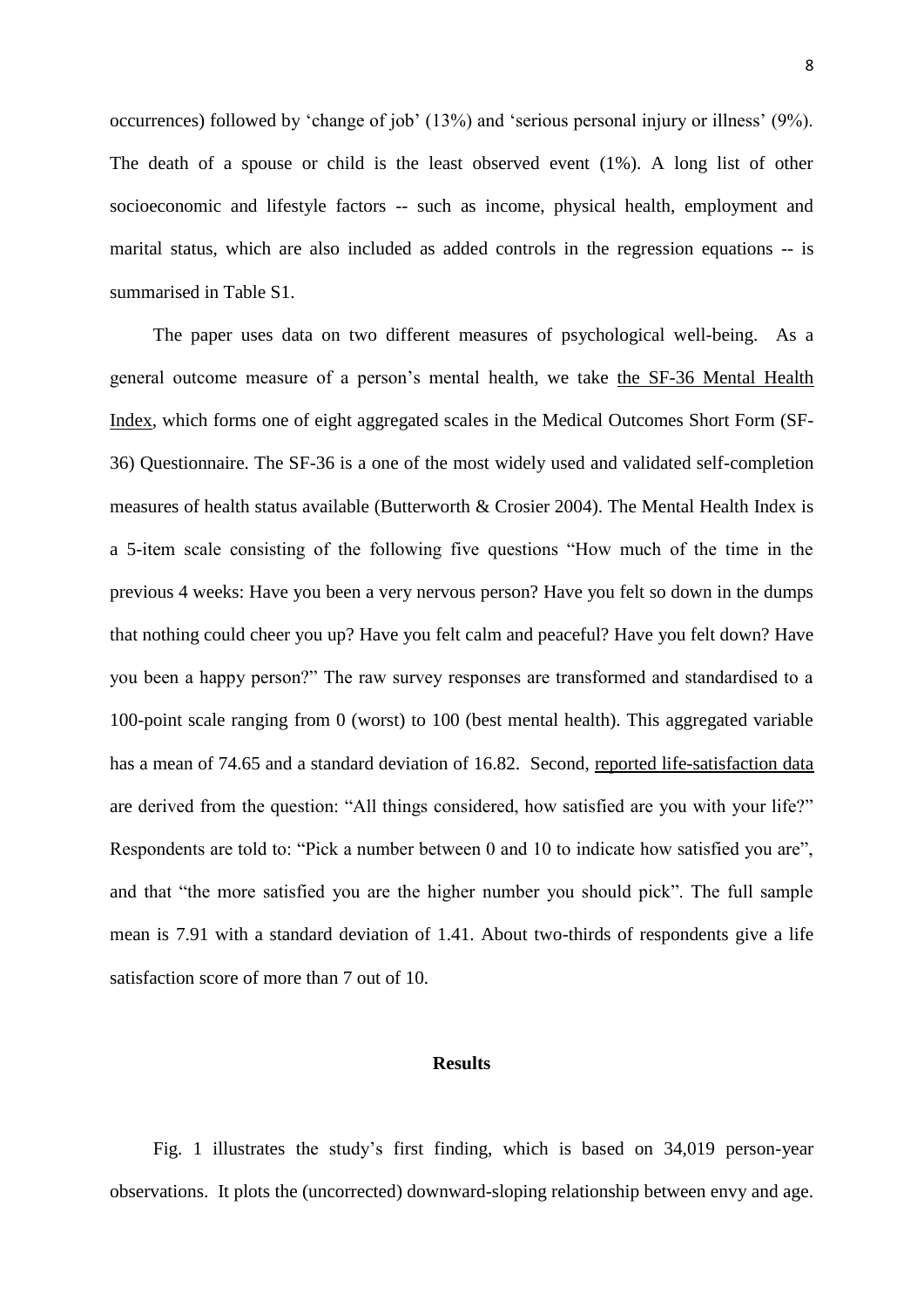Here the level of envy is scaled using seven integers in the way described in Table 1. The mean level of envy falls from approximately 3.2 among young people to approximately 1.9 among those older than 75 years. Women report slightly lower scores than men (shown in Fig. S1 in the Supplemental Material). Figure 1 is effectively cross-sectional, so is subject to standard statistical concerns, including the possibility that the negative slope is some form of spurious pattern generated by cohort effects.

Table 2 turns to a formal longitudinal analysis of envy. Here the individuals are followed through time and the statistical calculations adjust for a range of other influences. Table 2 provides 'within-person' estimates using fixed-effects regression equations. These are derived by observing how the envy scores of individuals alter as those individuals themselves grow steadily older between 2005 and 2013. In Table 2, the reference category is 15-24 years old. Hence the Table shows that the group aged 25-34 have, in the final column of Table 2, approximately -0.18 lower envy than those aged 15-24. The group aged greater than 75 years old have -0.31 lower envy. These findings are qualitatively consistent with cross-sectional results by Henniger & Harris (2015). They are also compatible with Laura Carstensen's socioemotional selectivity theory and related literature (Carstensen, Pasupathi, Mayr, & Nesselroade, 2000; Charles, Mather, & Carstensen 2003; Gross et al., 1997; Brassen et al., 2012) in which it is postulated that aging helps humans to regulate their feelings of negative affect. The complete regression equations behind Table 2 can be seen in Table S4 in the Supplemental Material.

Another related and important strand of empirical research is that on the difference between positive and negative hedonic well-being, and in particular the finding that while positive human emotions tend to track together, negative emotions do not (see Stone and Mackie, 2013). To this end, we also compared the empirical patterns found for our selfreported envy and jealously measures to those which may arise for other negative emotions or experiences such as feeling 'fretful'; 'moody'; 'temperamental'; and 'touchy'. These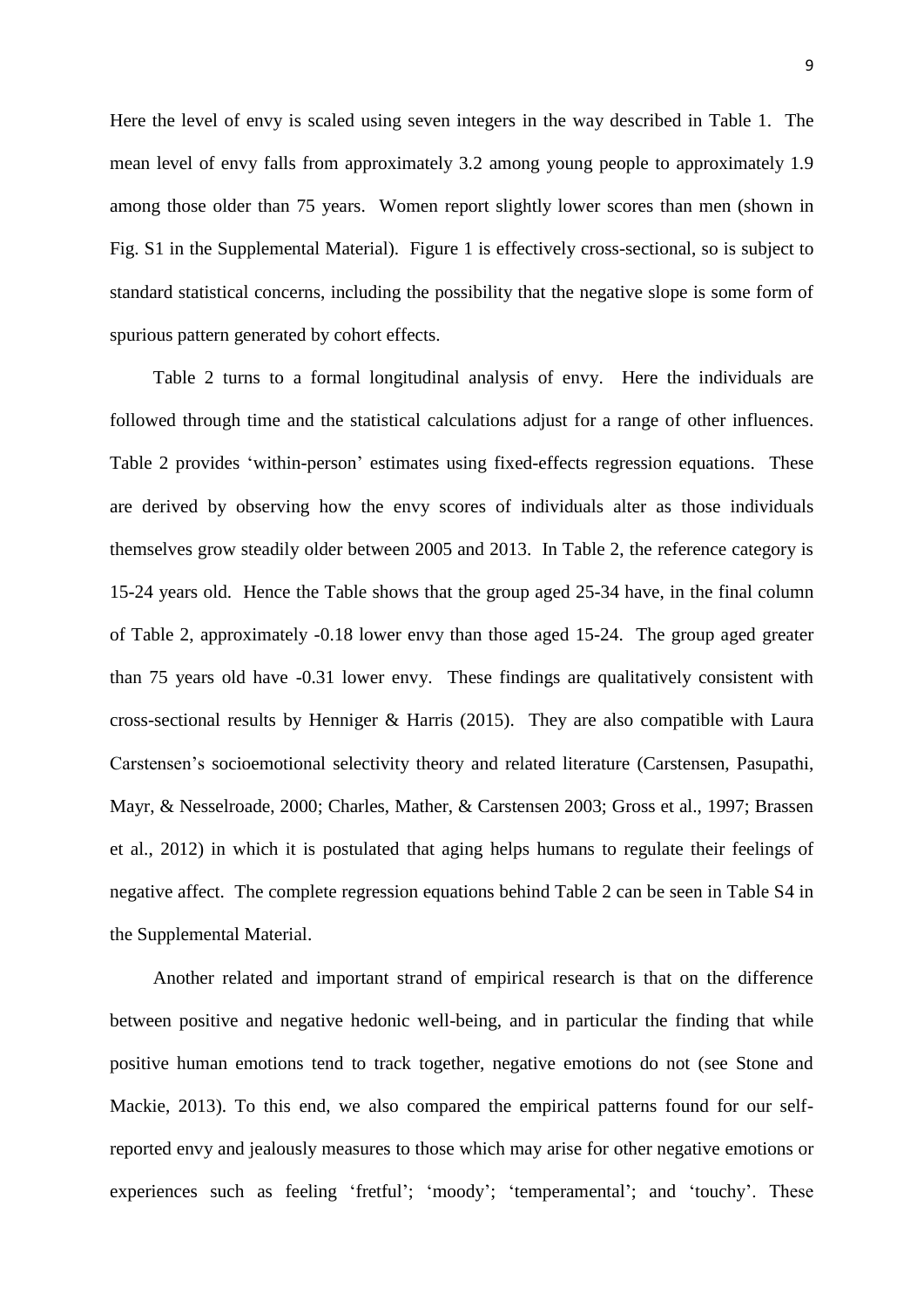measures of negative hedonic well-being are also available under the Emotional Stability scale in the HILDA Survey. Similar to the enviousness variable, survey respondents were simply asked to indicate how well the given words described them, ranging from (1) 'Does not describe me at all' to (7) 'Describes me very well'. Figure S2 presents the raw average scores by age group, while Table S12 contains more formal within-person analysis that also takes into account potential influences from other important covariates such as income, education, employment and marital status. Overall, we find quite similar aging patterns as for self-reported envy. Older adults in HILDA perceive themselves are being less moody, temperamental, fretful, and touchy than young adults. Most of the estimated scores decrease monotonically with age and are largely unaffected by the inclusion of other demographic and socioeconomic controls. The observed patterns are generally consistent with those of a related kind that are reported earlier by Stone et al. (2010), for example, where the authors analyse responses from a representative survey of more than 340,000 US citizens. Stone et al. (2010) show that certain negative well-being measures -- such as stress, anger, and worry -- steadily decline with age. Graham and Pozuelo (2017) provide evidence of a hill-shaped pattern for stress over age within more than 30 countries around the world.

Tables 3A and 3B examine links between changes in envy and changes in mental wellbeing (measured, respectively, using a simple life-satisfaction score and SF-36 mental health score). This longitudinal relationship is substantial. The dependent variable in the fixedeffects equations in Table 3A is life satisfaction on a scale from 0 to 10. Table 3A's equations reveal that, in panel data, there is a strong inverse association between the two variables. Rises in envy are associated with falls in well-being. The key coefficient in Table 3A is - 0.05, which implies that a movement from the lowest level of envy to the highest level of envy (which would be a movement of 6 points) is associated with approximately a drop of 0.3 points in life satisfaction (-0.05 times 6). To aid understanding of the scaling implied in within-person longitudinal data, Table S5A reveals, for example, that marital separation is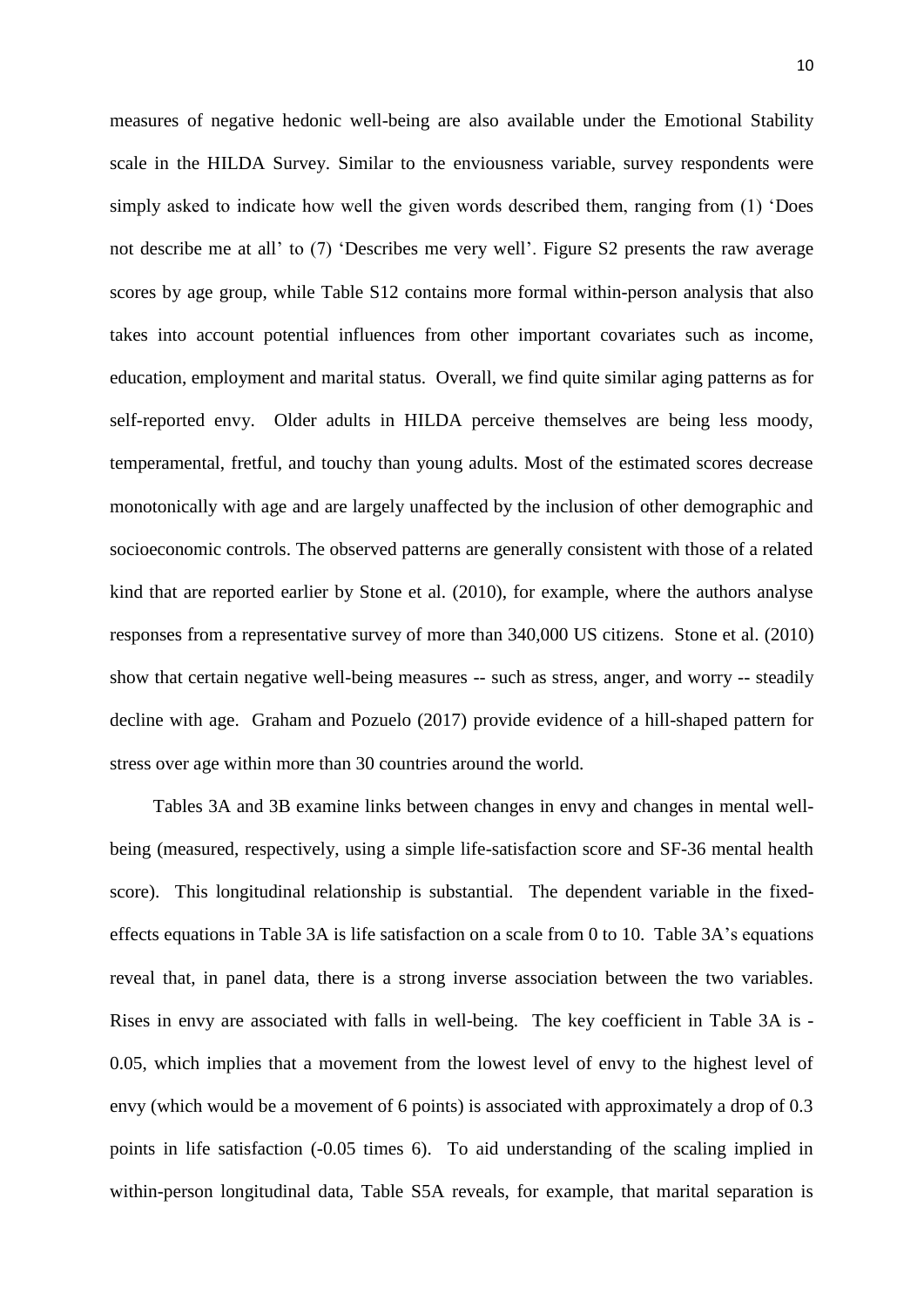associated with a change of -0.4 life-satisfaction points and a long-term health problem is associated with a change of -0.14 life-satisfaction points.

Table 3B uses SF-36 mental-health data. In the first column of Table 3B, the coefficient on envy is approximately -1.11. As envy is scaled here from 1 to 7, this implies that a movement from the lowest level of envy to the highest level would be associated with a fall of approximately 7 points on an SF-36 mental health scale. This is slightly less than half a standard deviation in mental health.

What these sets of fixed-effects equations demonstrate is that contemporaneous changes in reported envy are inversely correlated, both in a substantive and statistically significant sense, with changes in people's satisfaction with life. To try to probe this potential connection in more detail, later tables turn to a different form of analysis in which envy today is considered as a possible predictor of later levels of psychological well-being. In that spirit, it is conceptually feasible that envy brings gains: it might be Nature's disciplining device. Perhaps envy is a painful human emotion in the short run but one that motivates a person to achieve more in the future.

To try to test whether envy is good or bad for future psychological well-being, Tables 4A and 4B gives results for a form of 'prospective' analysis. Here the dependent variable is the value in period  $t+1$  (where that is four years ahead), measured in the two ways previously adopted. Because the test is for envy as a motivating device for the future, the sample seems most appropriately the set of individuals under the typical upper working-age of 70, so that is what is reported in the two parts of Table 4.

The main independent variable in Table 4A and 4B is envy in the current period, which enters with a negative coefficient of -0.05 in the final column of Table 4A, and a coefficient of -0.61 in the final column of Table 4B. The higher is envy today, therefore, the lower is mental well-being in the future. Quantitatively, the size of the link between envy and SF-36 mental health is large and is the same as earlier in the fixed-effects estimates. In column 1 of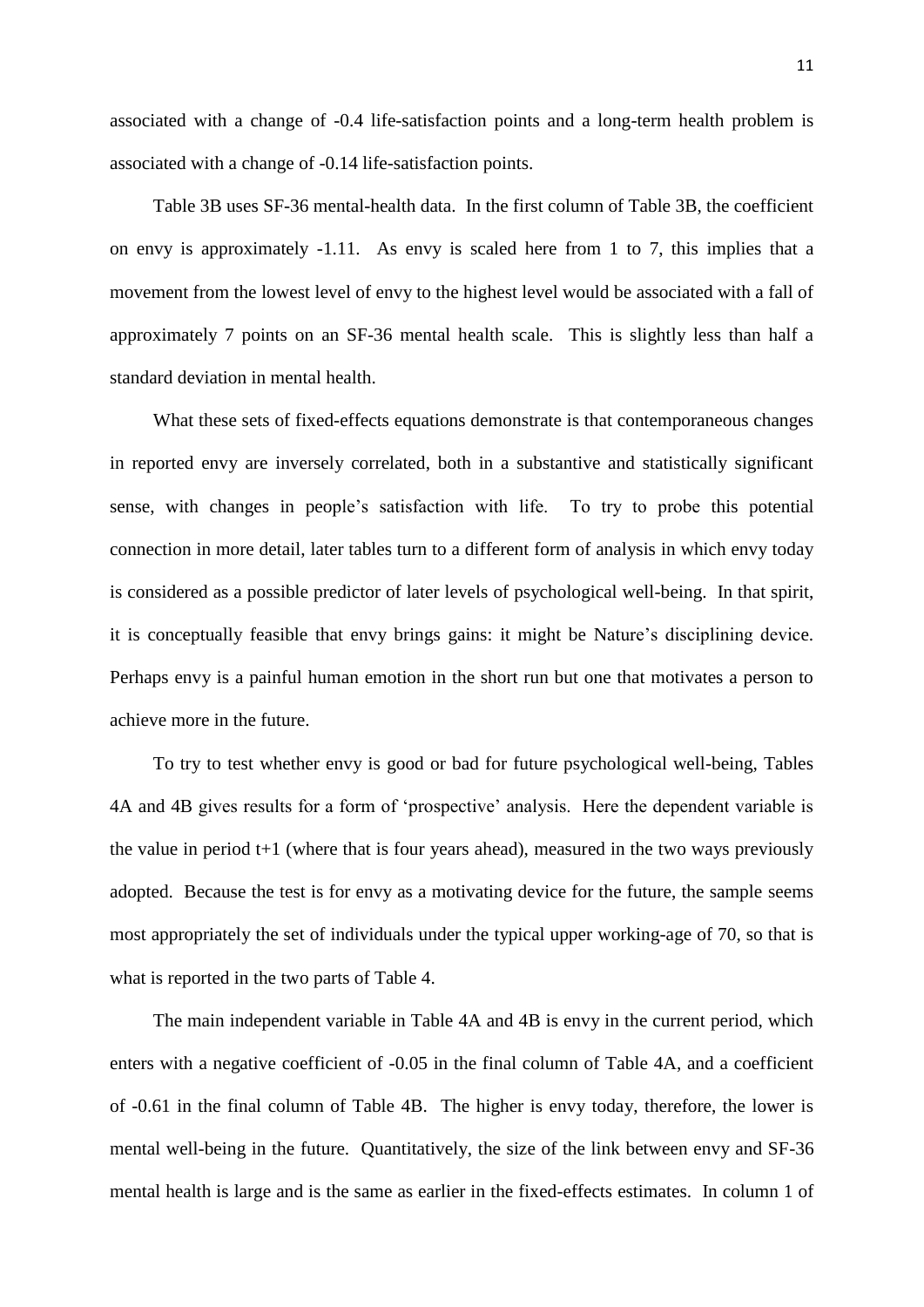Table 4B, for example, the coefficient on the lagged dependent variable is 0.56, and the coefficient on envy is -0.58. Hence the putative long-run consequences of envy can be viewed here as given approximately by a coefficient of -1.3 on envy (where we solve out for the implied long-run equilibrium of a discrete difference equation using the calculation  $[1/(1-$ 0.56) multiplied by -0.58] = 1.3 approx.). Tables S6A and S6B in the Supplemental Material discusses the other current variables that are predictive of future well-being and mental health.

Table 5 looks at the equivalent issue for future economic prosperity. It, also, fails to find evidence for a beneficial long-term effect from being envious today. In the final column of Table 5, the coefficient on envy does enter positively, but it has a tiny coefficient (of 0.01) and a p-value of 0.204. It is not possible to reject the null hypothesis of a zero effect from envy upon later income.

Finally, Tables 6A and 6B turns to the life-cycle pattern of mental well-being. As in some previous research (Stone et al., 2010; Graham & Pozuelo, 2017; Lang et al., 2011; Cheng, Powdthavee, & Oswald 2017), there is evidence of a U shape in age. The first column of Table 6A estimates a fixed-effects life satisfaction equation in which banded dummy variables are used for the different age categories (younger than 25, 25-34,…65-70). From the youngest category to the category 45-54, the fall in life satisfaction is -0.09 points; from that point on up to the highest age category, the rise is to 0.11, which is an increase of 0.2 life satisfaction points from the midlife trough up to age 70. The next column in Table 6A enters an extra variable for envy. It can be seen that the coefficients on the banded age dummies are hardly affected. As would be expected, these coefficients individually have large standard errors. In columns 3 and 4 of Table 6A, a quadratic equation fits the data with p values below 0.001. The U shape in life satisfaction in column 3 of Table 6A is unaffected by the inclusion, in column 4, of the envy variable. This finding is also illustrated in Fig. 2 and is broadly consistent with the Mroczek-Spiro life satisfaction curve (Mroczek & Spiro, 2005) estimated over the age range from approximately 40 years to approximately 70 years. In one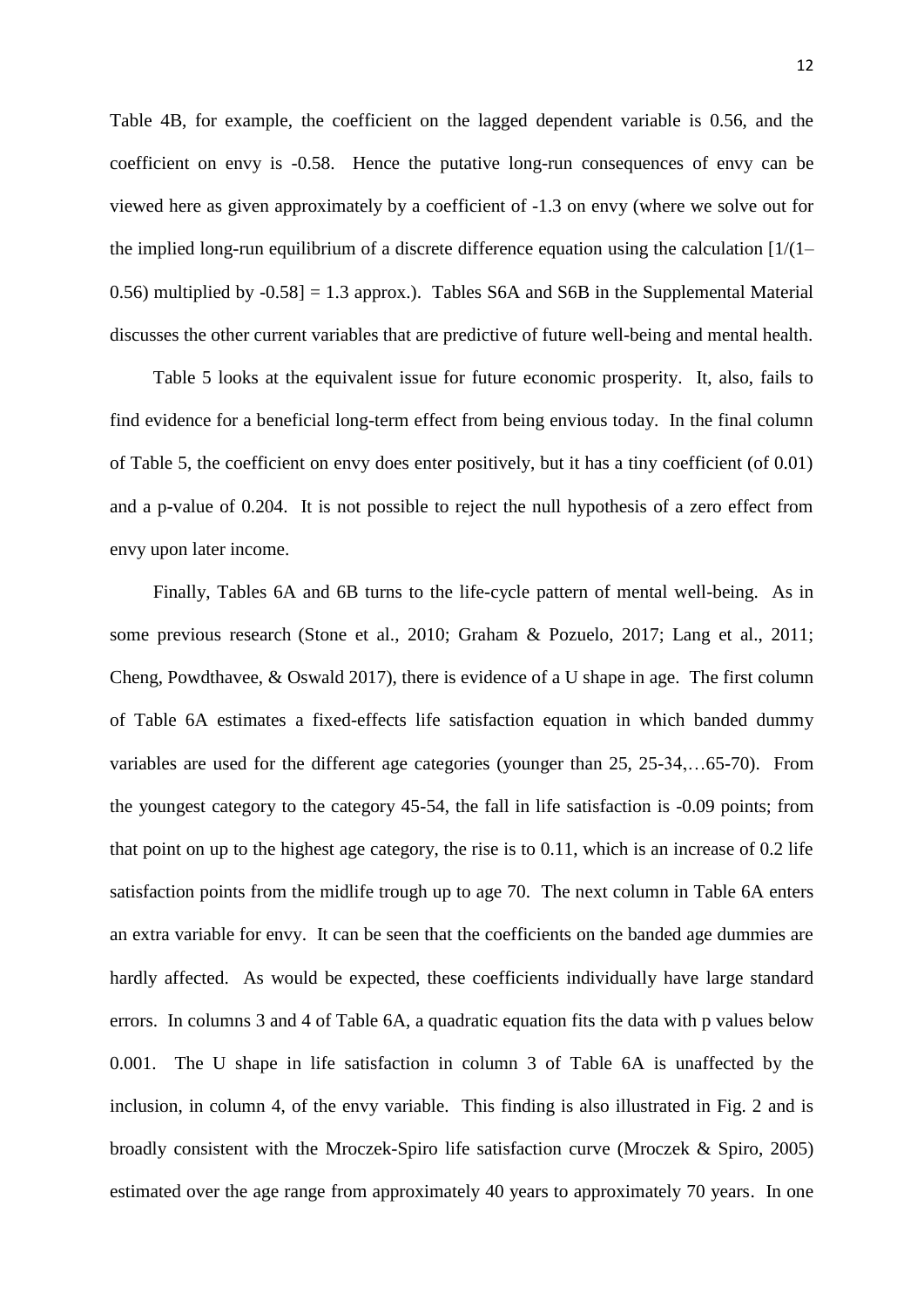sense, this is discouraging: it might be hoped that the perplexing rise in life satisfaction from midlife could be explained partly by a decline in feelings of envy. In another sense, it is scientifically valuable, because it implies that evidence for a U shape is apparently robust even to the inclusion of such a powerful variable. The standard errors in Table 6B are, broadly, too large to allow definite conclusions about aging, although in the final column there are signs of a convex relationship between SF-36 mental health and age.

Further checks and details are reported in Tables S7-S11 in the Supplemental Material. These lay out a set of further regression equations.

*Why does envy not mediate the ageing relationship?* Existing studies provide empirical support that some of the observed U shaped pattern is due to biology (Weiss et al., 2012), emotional wisdom and regulation (Baltes and Baltes, 1990; Carstensen et al. 2003; Scheibe and Blanchard-Fields, 2009), and unmet expectations (Schwandt, 2016). While it is difficult to know whether any of the suggested mechanisms also interact with reduced feelings of envy observed in later years, one reason why the inclusion of envy may not alter the estimated U shape is purely mathematical in nature. It is due to the fact that the observed statistical relations between mental well-being and envy, and between envy and age, both appear to be linear (see Figures 1 and S3). As a result, the curvature of the age U-shape in well-being, which is determined by the second derivative of life satisfaction with respect to age, remains unaffected by changes in envy over age. However, the steady decline in reported feelings of envy with age does alter the turning point of the U shaped relationship by a year or two, that is, the age at which minimum happiness occurs. The latter partly depends on the size of the envy coefficient that enters a life satisfaction equation, which we estimate to be fairly small (see Table 3). $<sup>1</sup>$ </sup>

1

<sup>&</sup>lt;sup>1</sup> To illustrate this, consider the following life satisfaction and envy functions: LS = f (Envy, Age, Age<sup>2</sup>) and Envy  $= g$  (Age), where LS is linear in the Envy argument, and Envy is considered to be linear in Age. We can then express the two equations as  $LS = a + b$  Envy + c Age + d Age<sup>2</sup> and Envy = e + h Age. Substituting the latter equation into the former:  $LS = a + be + (bh + c) Age + d Age^2$ . The first derivative of LS w.r.t. Age is equal to:  $bh + c + 2d$  Age, where bh is a constant term partially determining the magnitude of the change in LS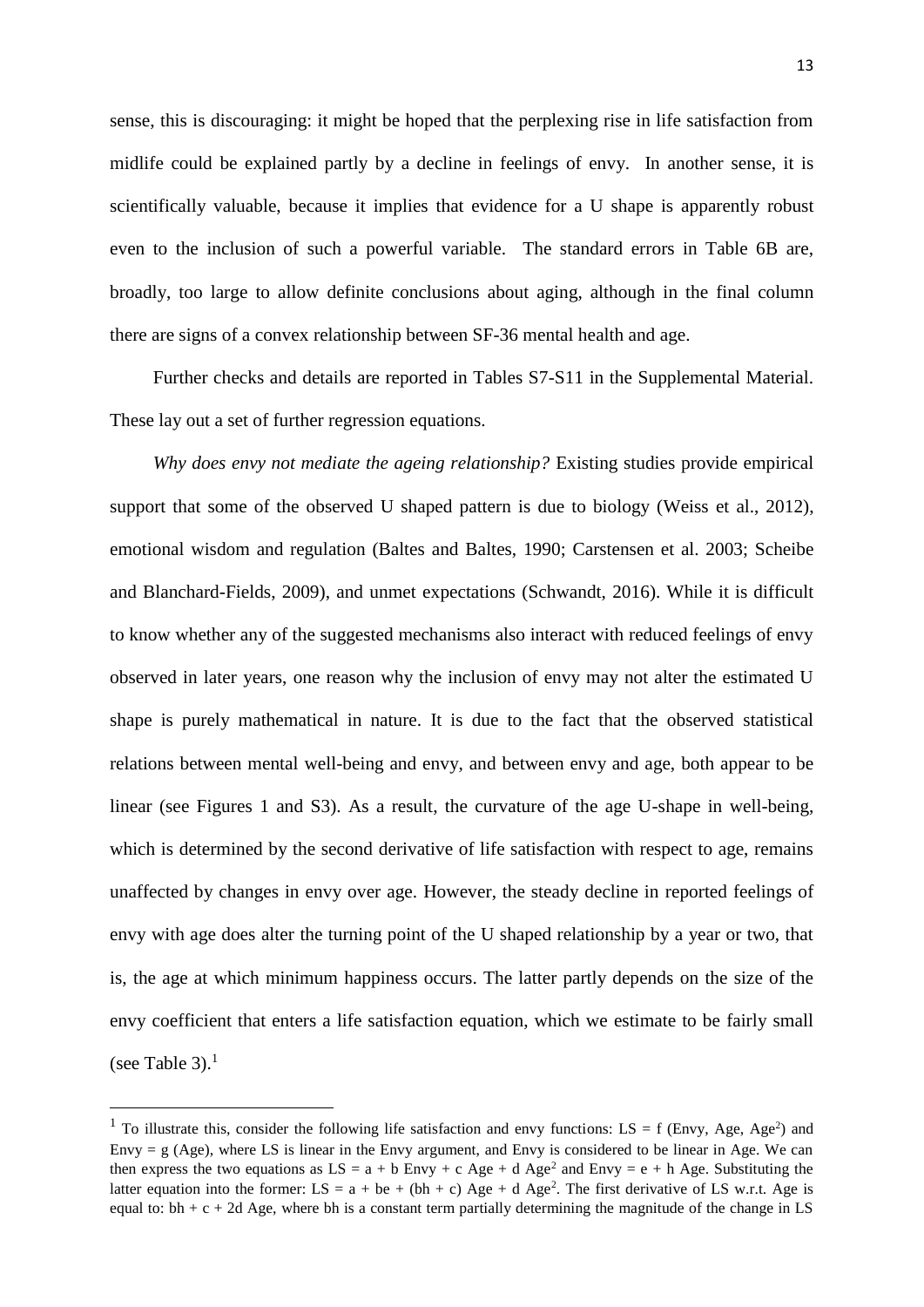### **Discussion**

One view of the modern world, and especially of western society, is that it is unconsciously developing a set of institutions -- including social media and large-scale advertising -- that make people feel envious and inadequate. If so, it is of scholarly and policy importance to try to understand how envy might affect people's mental health.

This paper is the first to be able to study envy within a nationally representative longitudinal data set. The paper offers four contributions. First, it cross-validates in panel data the recent cross-section result of Henniger & Harris (2015) that older adults have monotonically lower levels of envy than young adults. Second, it shows that envy today is predictive of reduced psychological health, both contemporaneously and in the future. Third, the paper can find no evidence that envy is beneficial (for example, as a future economic motivator). Fourth, statistical evidence for U-shaped mental well-being is independent of declining lifetime levels of envy.

For policy-makers, the existence of these mechanisms raises the concern, as Bertrand Russell surmised, that a happier society may be one that somehow manages to foster lower levels of envy. Whether that would be feasible, and if so whether it might be achieved by some conscious government strategy, perhaps through policy on the nature of advertising or

1

as individuals age, with h being the corresponding component due to a change (estimated decrease) in one's level of Envy. Consequently, the second derivative of LS w.r.t. Age is equal to: 2d, which is independent of the above bh term. The minimum point of the expanded LS function occurs at age:  $-(bh+c)/(2d)$ , where we find c < 0 and  $|c| > bh$ . Since the magnitude of b is reasonably small (see Table 3), when compared to the sum of other influences upon the well-being gradient, the turning point of the U curve is moved only by a comparatively small amount (i.e., a year or two).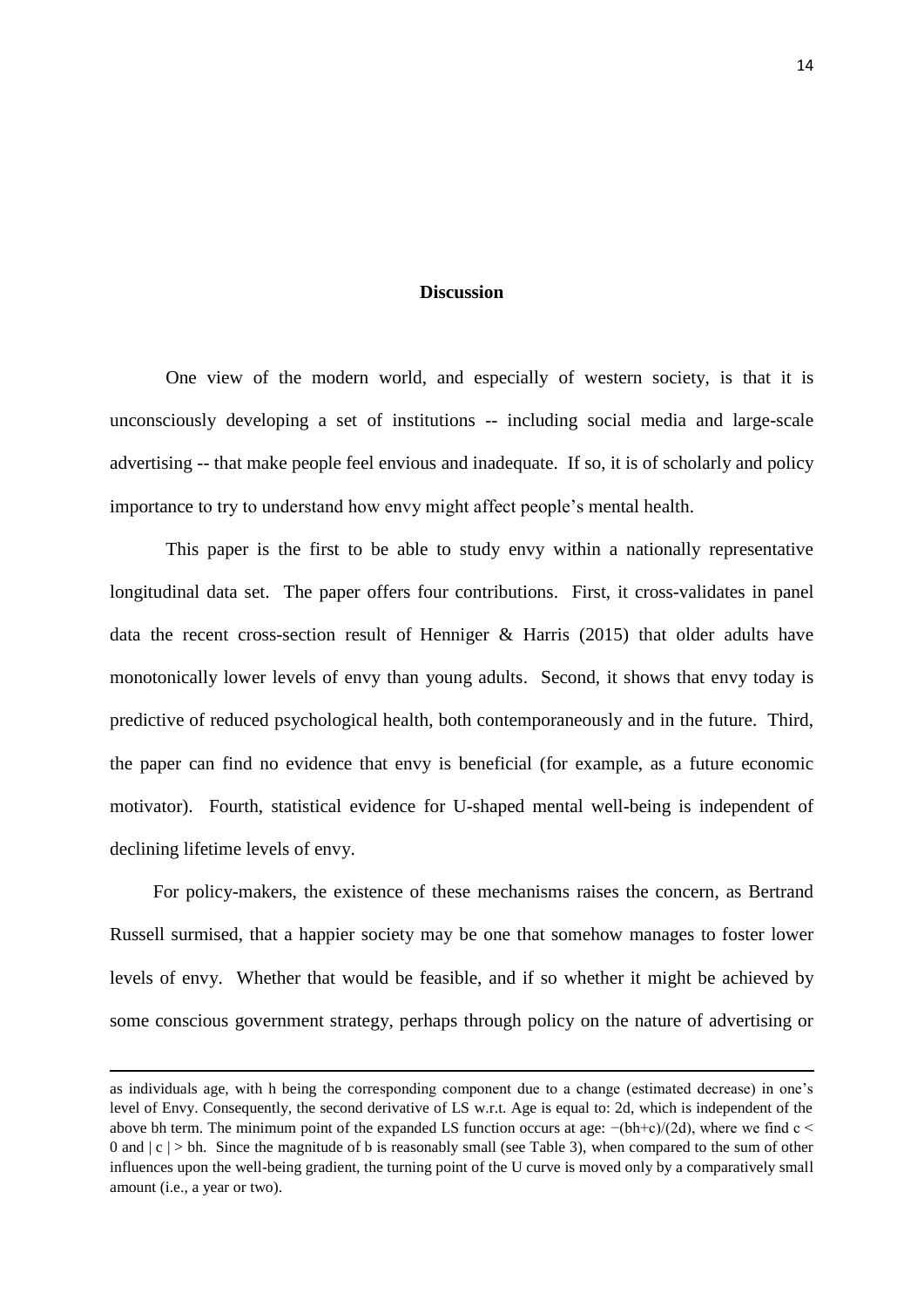education or social media, are profound issues on which this study cannot adjudicate. Much remains to be understood about envy and mental health in modern society. These issues demand attention.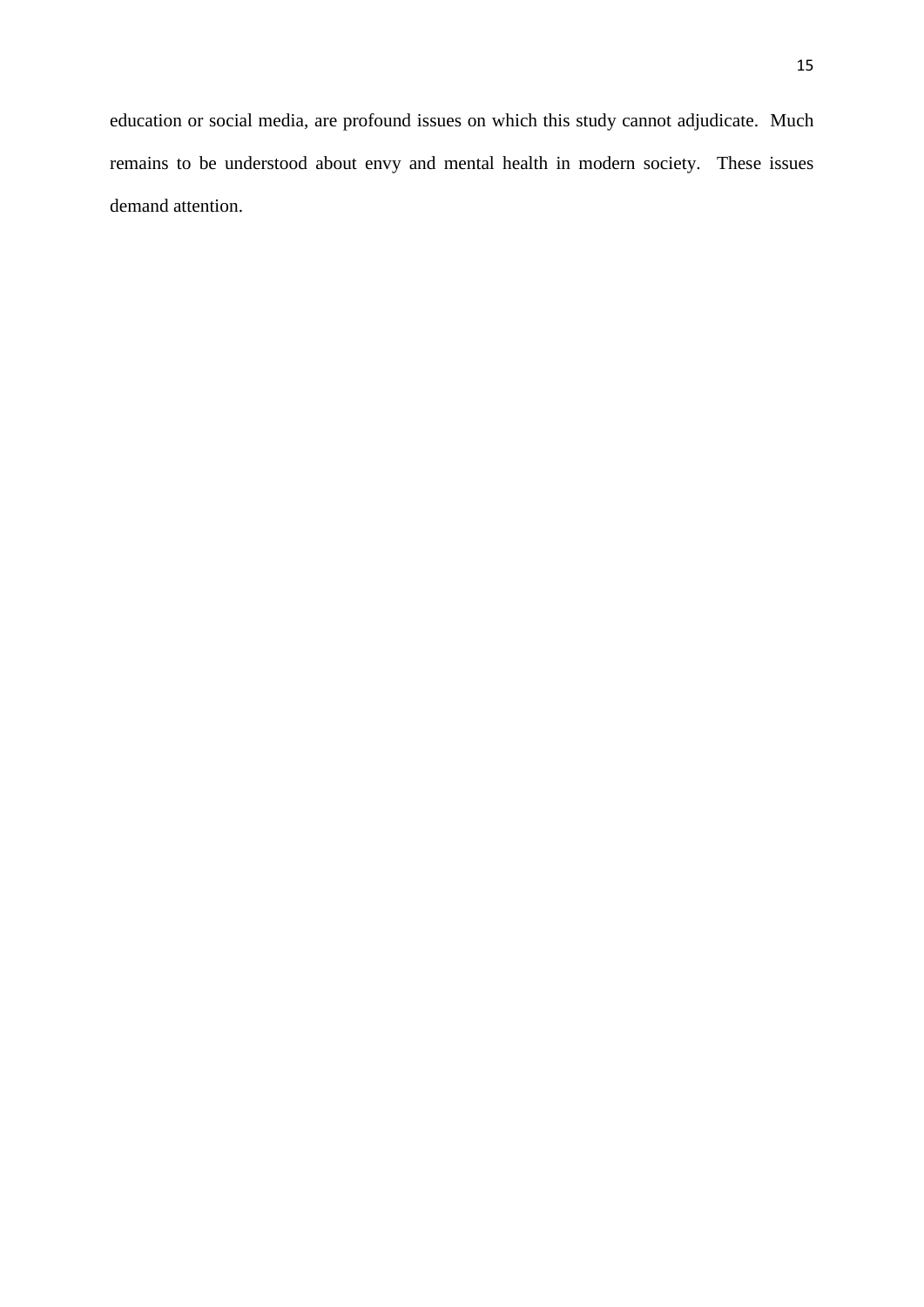#### **References**

- Appel H, Gerlach AL, Crusius J (2015). The interplay between Facebook use, social comparison, envy, and depression. *Current Opinion in Psychology* 9, 44-49.
- Baltes P B, Baltes M M (1990). Psychological perspectives on successful aging: The model of selective optimization with compensation. *Successful Aging: Perspectives from the Behavioral Sciences*, *1*(1), 1-34.
- Blanchflower DG, Oswald AJ (2008). Is well-being U-shaped over the life cycle? *Social Science & Medicine* 66, 1733-1749.
- Boyce CJ, Wood AM, Banks J, Clark AE, Brown GDA (2013). Money, well-being and loss averson: Does an income loss have a greater effect on well-being than an equivalent income gain? *Psychological Science* 24, 2557-2562.
- Brassen S, Gamer M, Peters J, Gluth S, Büchel C (2012). Don't look back in anger! Responsiveness to missed chances in successful and non-successful aging. *Science* 336, 612-614.
- Buss D M, Larsen RJ, Westen D, Semmelroth J (1992). Sex differences in jealousy: Evolution, physiology, and psychology. *Psychological Science*, 3(4), 251-255.
- Butterworth P, Crosier T (2004). The validity of the SF-36 in an Australian National Household Survey: Demonstrating the applicability of the Household Income and Labour Dynamics in Australia (HILDA) Survey to examination of health inequalities. *BMC Public Health*, *4*(1), 44.
- Carstensen L L, Fung H H, Charles S T (2003). Socioemotional selectivity theory and the regulation of emotion in the second half of life. *Motivation and Emotion*, *27*(2), 103-123.
- Carstensen LL, Pasupathi M, Mayr U, Nesselroade J R (2000). Emotional experience in everyday life across the adult life span. *Journal of Personality and Social Psychology*, *79*(4), 644-655.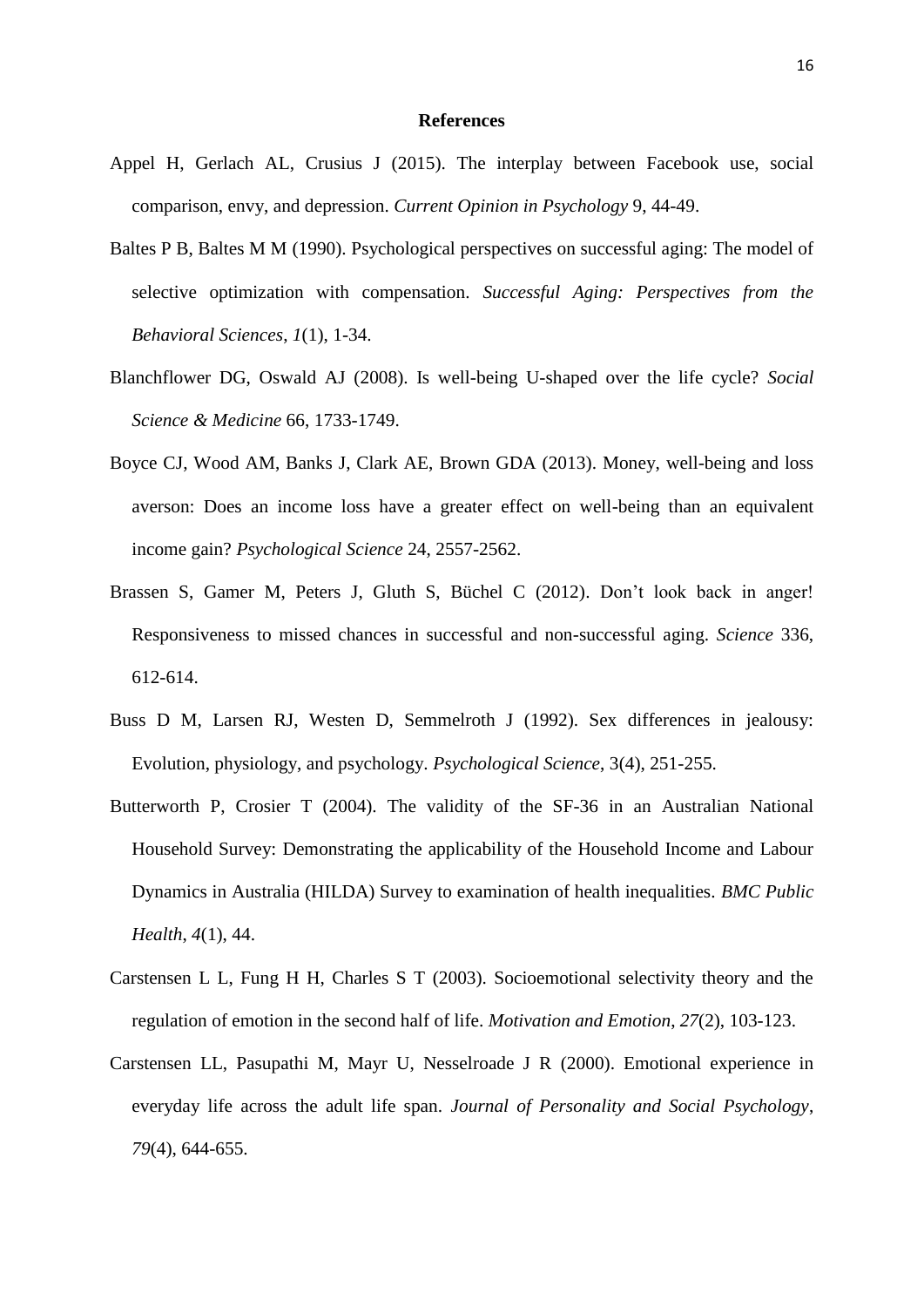- Charles ST, Mather M, Carstensen LL (2003). Aging and emotional memory: The forgettable nature of negative images for older adults. *Journal of Experimental Psychology - General* 132(2), 310–324.
- Charles ST, Reynolds CA, Gatz M (2001). Age-related differences and change in positive and negative affect over 23 years. *Journal of Personality and Social Psychology* 80(1), 136- 151.
- Chen Y, Li SX (2009). Group identity and social preferences. *American Economic Review* 99(1), 431-457.
- Cheng T, Powdthavee N, Oswald AJ (2017). Longitudinal evidence for a midlife nadir in human well-being: Results from four data sets. *Economic Journal* 127 (599), 126-142.
- Christakis N, Shakya HB (2017). Association of Facebook use with compromised well-being: A longitudinal study. *American Journal of Epidemiology* 185(3), 203-211.
- Cohen-Charash Y, Larson EC (2017). An emotion divided: Studying envy is better than studying 'benign' envy and 'malicious' envy. *Current Directions in Psychological Science*  26(2), 174-183.
- De Neve J, Oswald, AJ (2012). Estimating the influence of life satisfaction and positive affect upon later income using sibling fixed effects. *Proceedings of the National Academy of Sciences of the USA* 109, 19953-19958.
- Diener E, Suh EM, Lucas RE, Smith HL (1999). Subjective well-being: Three decades of progress. *Psychological Bulletin* 125(2), 276-302.
- Easterlin RA (2003). Explaining happiness. *Proceedings of the National Academy of Sciences of the USA* 100(19), 11176-11183.
- Feldman A, Kirman A (1974). Fairness and envy. *American Economic Review* 64(6), 995- 1005.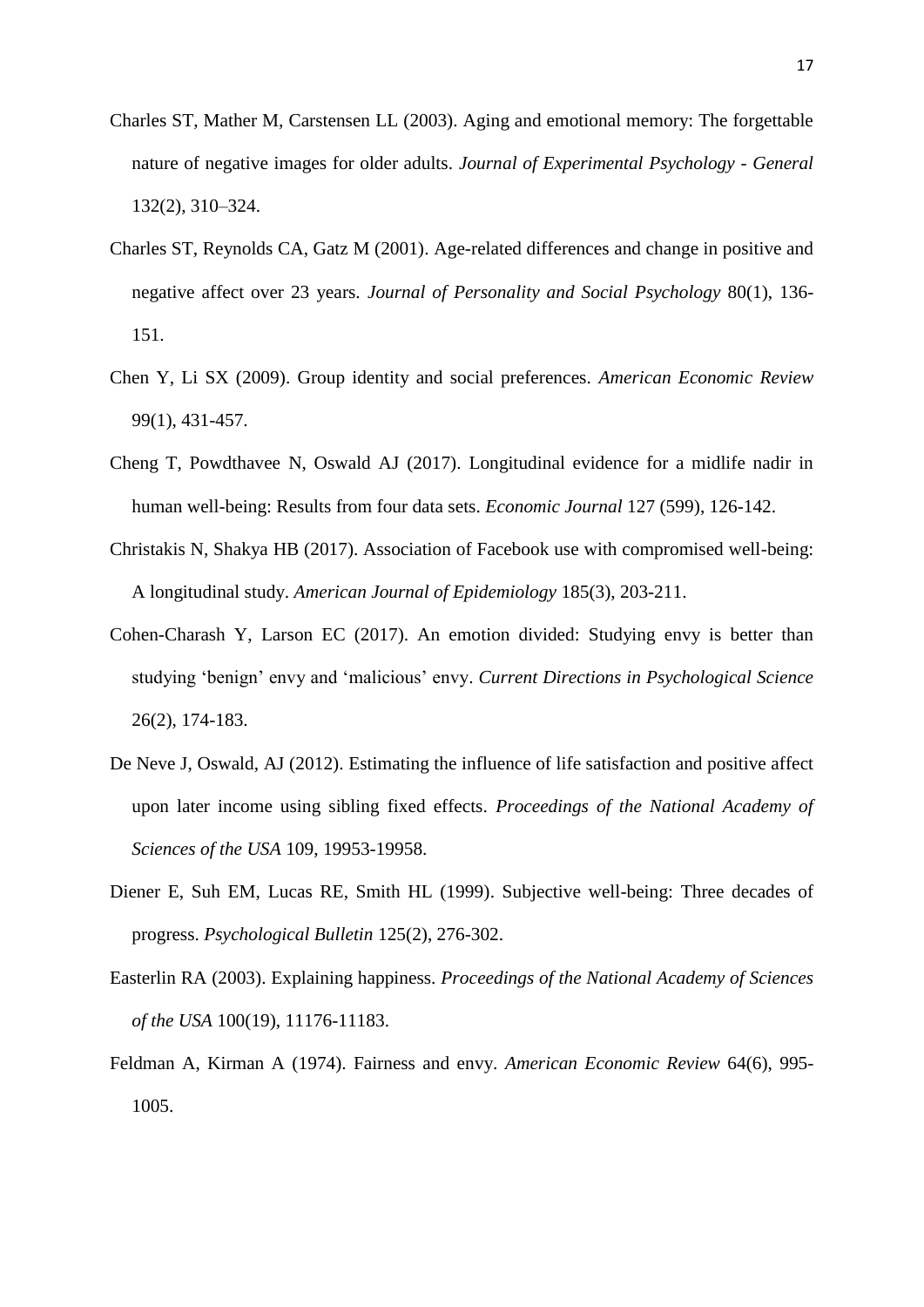- Fliessbach K, Weber B, Trautner P, Dohmen T, Sunde U, Elger CE, Falk A (2007). Social comparison affects reward-related brain activity in the human ventral striatum. *Science* 318, 1305-1308.
- Fowler JH, Christakis NA (2008). Dynamic spread of happiness in a large social network: Longitudinal analysis over 20 years in the Framingham Heart Study. *BMJ* 337, a2338.
- Gold BT (1996). Enviousness and its relationship to maladjustment and psychopathology. *Personality and Individual Differences* 21, 311-321.
- Grinblatt M, Keloharju M, Ikaheimo S (2008). Social influence and consumption: Evidence from the automobile purchases of neighbors. *Review of Economics and Statistics* 90(4), 735-753.
- Graham C, Pozuelo JR (2017). Happiness, stress, and age: How the U curve varies across people and places. *Journal of Population Economics* 30(1), 225-264.
- Gross JJ, Carstensen LL, Pasupathi M, Tsai J, Skorpen CG, Hsu AYC (1997). Emotion and aging: Experience, expression, and control. *Psychology and Aging* 12(4), 590–599.
- Henniger NE, Harris CR (2015). Envy across adulthood: The what and the who. *Basic and Applied Psychology* 37(6), 303–318.
- Hill S E, DelPriore DJ, Vaughan PW (2011). The cognitive consequences of envy: attention, memory, and self-regulatory depletion. *Journal of Personality and Social Psychology 101*(4), 653-666.
- Kirchsteiger G (1994). The role of envy in ultimatum games. *Journal of Economic Behavior & Organization* 25(3), 373-389.
- Kunzmann U, Richter D, Schmukle SC (2013). Stability and change in affective experience across the adult life span: Analyses with a national sample from Germany. *Emotion* 13(6), 1086–1095.
- Lang IA, Llewellyn DJ, Hubbard RE, Langa KM, Melzer D (2011). Income and the midlife peak in common mental disorder prevalence. *Psychological Medicine* 41, 1365-1372.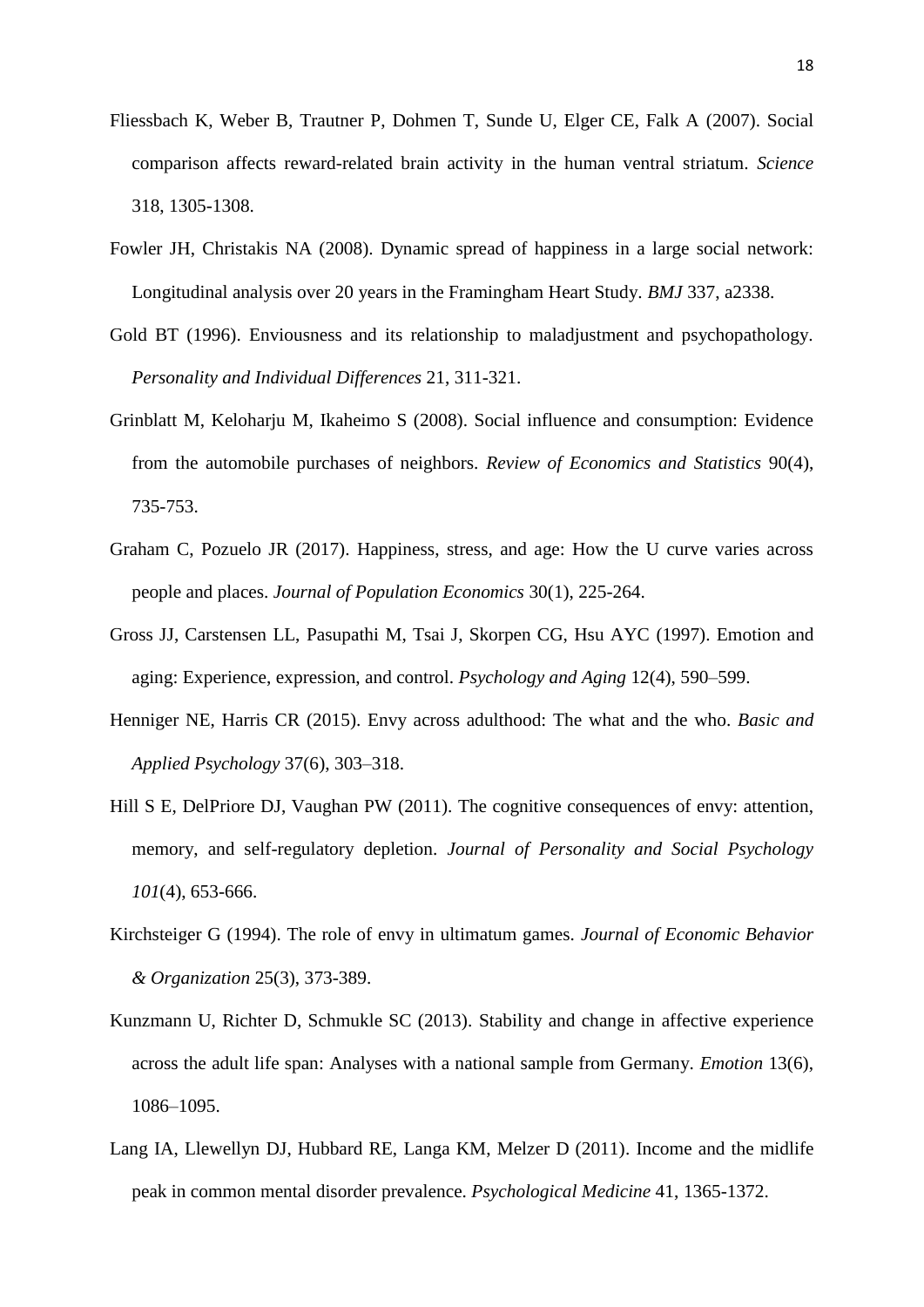- Lange J, Crusius J (2015). The tango of two deadly sins: The social-functional relation of envy and pride. *Journal of Personality and Social Psychology*, 109(3), 453-472.
- Mroczek DK, Spiro III A (2005). Change in life satisfaction during adulthood: findings from the veterans affairs normative aging study. *Journal of Personality and Social Psychology* 88(1), 189-202.
- Mui VL (1995). The economics of envy. *Journal of Economic Behavior & Organization* 26(3), 311–336.
- Opree SJ, Buijen M, van Reijmersdal E (2016). The impact of advertising on children's psychological well-being and life satisfaction. *European Journal of Marketing* 50(11), 1975-1992.
- Oswald AJ, Wu S (2010). Objective confirmation of subjective measures of human wellbeing: Evidence from the USA. *Science* 327, 576-579.
- Parks AA, Rumble AC, Posey DC (2002). The effects of envy on reciprocation in a social dilemma. *Personality & Social Psychology Bulletin*, 28, 509-520.
- Scheibe S, Blanchard-Fields F (2009). Effects of regulating emotions on cognitive performance: what is costly for young adults is not so costly for older adults. *Psychology and aging*, *24*(1), 217.
- Schwandt H (2016). Unmet aspirations as an explanation for the age U-shape in wellbeing. *Journal of Economic Behavior & Organization*, *122*, 75-87.
- Scollon C N, Diener E (2006). Love, work, and changes in extraversion and neuroticism over time. *Journal of Personality and Social Psychology 91*(6), 1152-1165.
- Shensa A, Escobar-Viera CG, Sidani JE, Bowman ND, Marshal MP, Primack BA (2017). Problematic social media use and depressive symptoms among US young adults: A nationally representative study. *Social Science & Medicine* 182, 150-157.

Smith RH, Kim SH (2007). Comprehending envy. *Psychological Bulletin* 133(1), 46–64.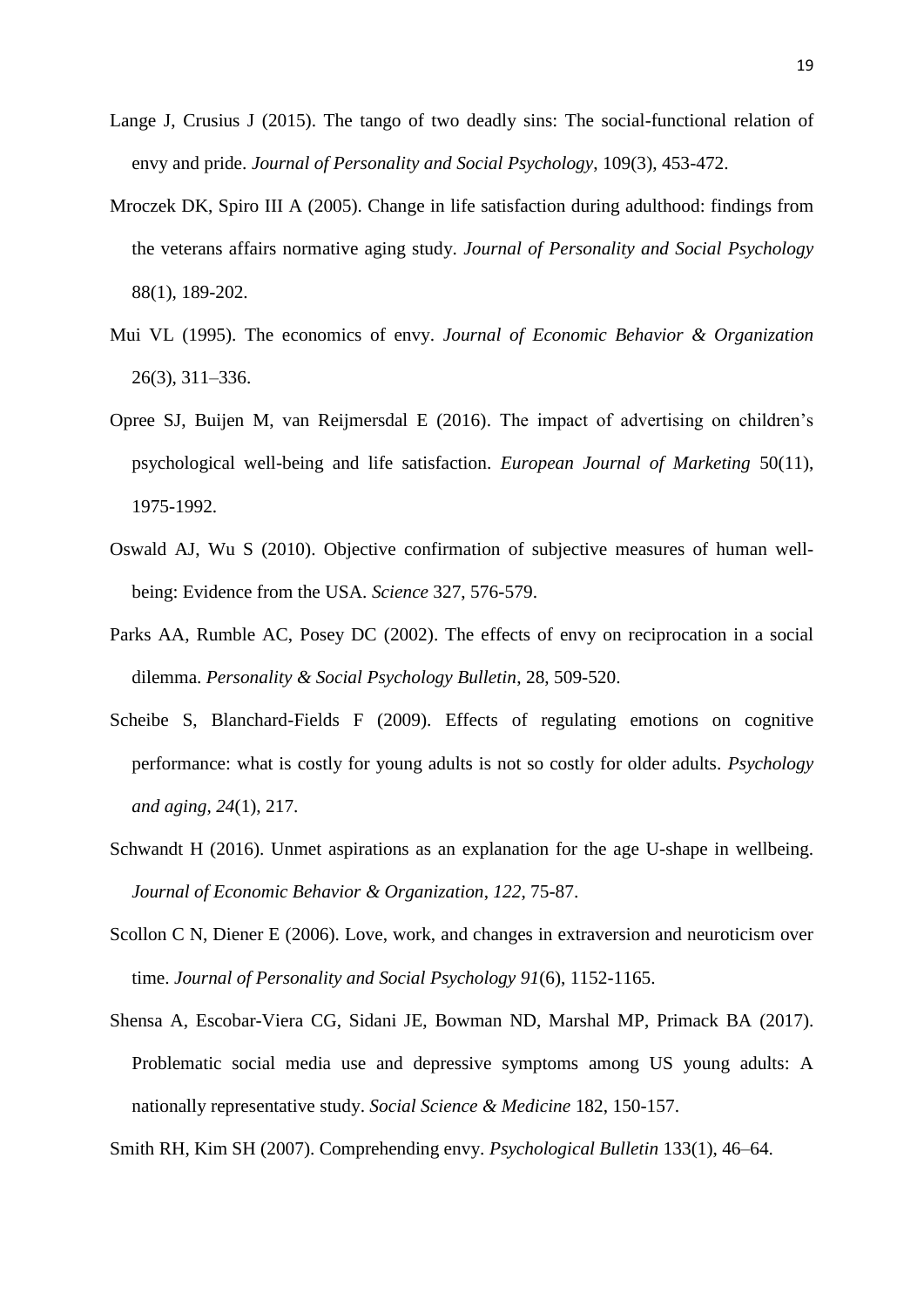- Smith RH, Parrott WG, Diener E, Hoyle RH, Kim SH (1999). Dispositional envy. *Personality and Social Psychology Bulletin*, 25, 1007-1020.
- Steptoe A, Wardle J, Marmot M (2005). Positive affect and health-related neuroendocrine, cardiovascular, and inflammatory processes. *Proceedings of the National Academy of Sciences of the USA* 102, 6508-6512.
- Stone AA, Schwartz JE, Broderick JE, Deaton A (2010). A snapshot of the age distribution of psychological well-being in the United States. *Proceedings of the National Academy of Sciences of the USA* 107, 9985–9990.
- Swencioncis JK, Fiske ST (2014). How social neuroscience can inform theories of social comparison. *Neuropsychologia* 56, 140–146.
- Takashi H, Kato M, Matsura M, Mobbs D, Suhara T, Okubo Y (2009). When your gain is my pain and your pain is my gain: Neural correlates of envy and Schadenfreude. *Science* 32(5916), 937–939.
- Tandoc EC, Ferrucci P, Duffy M (2015). Facebook use, envy, and depression among college students: Is Facebook depressing? *Computers in Human Behavior* 43, 139-146.
- Taylor DG, Strutton D (2016). Does Facebook usage lead to conspicuous consumption? The role of envy, narcissism, and self-promotion. *Journal of Research in Interactive Marketing* 10(3), 231-248.
- Van de Ven N (2017). Envy and admiration: Emotion and motivation following upward comparison. *Cognition and Emotion* 31(1), 193–200.
- Van de Ven N, Zeelenberg M, Pieters R (2009). Leveling up and down: The experiences of benign and malicious envy. *Emotion* 9(3), 419-429.
- Van de Ven N, Zeelenberg M, Pieters R. (2010). Warding off the evil eye: When the fear of being envied increases prosocial behavior. *Psychological Science* 21(11), 1671-1677.

Varian HR (1974). Equity, envy, and efficiency. *Journal of Economic Theory* 9(1), 63-91.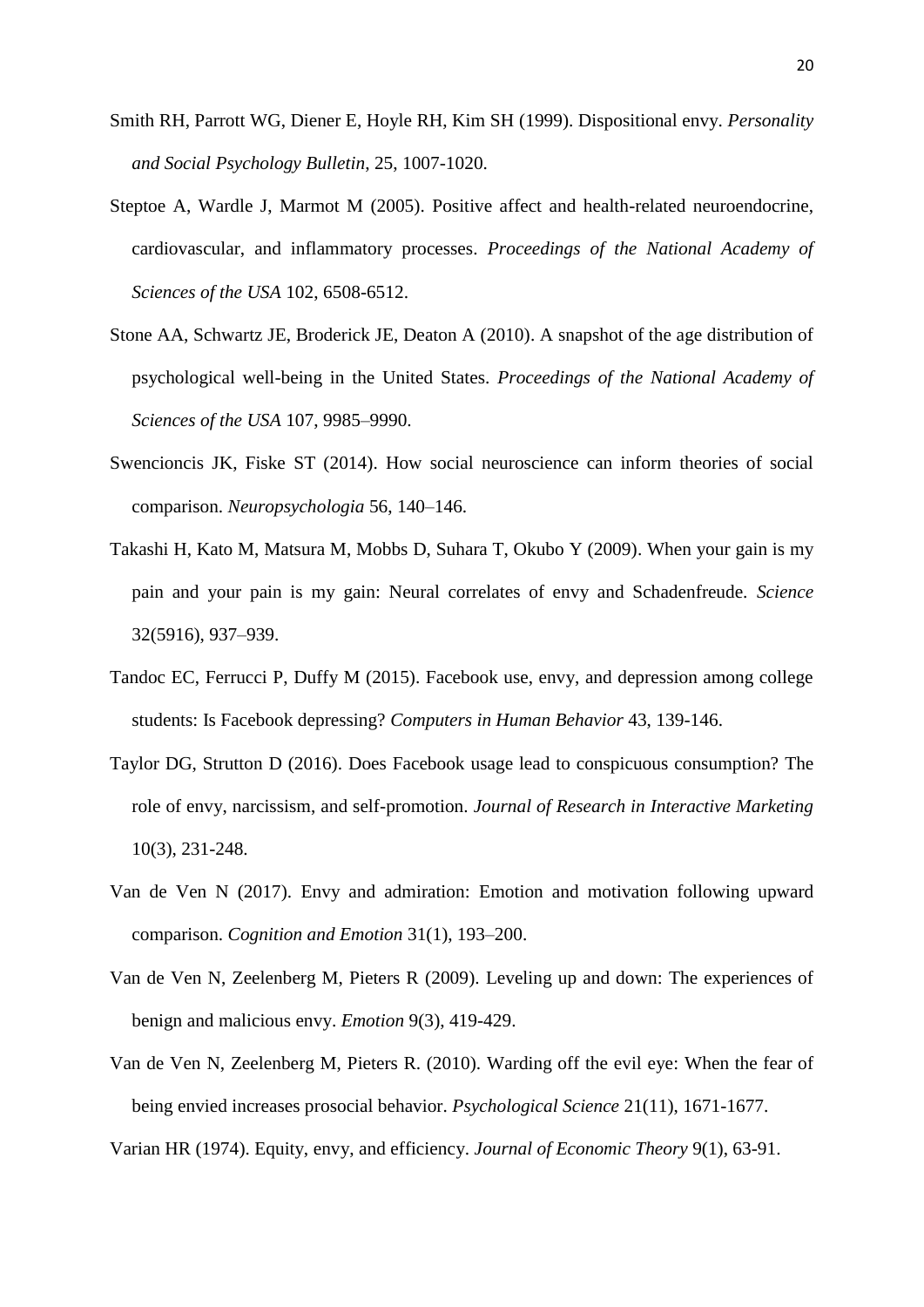- Verduyn P, Lee DS, Park J, Shablack H, Orvell A, Bayer J, Ybarra O, Jonides J, Kross E (2015). Passive Facebook usage undermines affective well-being: Experimental and longitudinal evidence. *Journal of Experimental Psychology - General* 144(2), 480-488.
- Vetschera R, Kainz G (2013). Do self-reported strategies match actual behavior in a social preference experiment? *Group Decision and Negotiation* 22(5), 823–849.
- Weiss A, King JE, Inoue-Murayama M, Matsuzawa T, Oswald AJ (2012). Evidence for a midlife crisis in great apes consistent with the U-shape in human well-being. *Proceedings of the National Academy of Sciences*, *109*(49), 19949-19952.
- White MP, Alcock I, Wheeler BW, Depledge MH (2013). Would you be happier living in a greener urban area? A fixed-effects analysis of panel data. *Psychological Science* 24, 920- 928.
- Winkelmann R (2012). Conspicuous consumption and satisfaction. *Journal of Economic Psychology* 33(1), 183–191.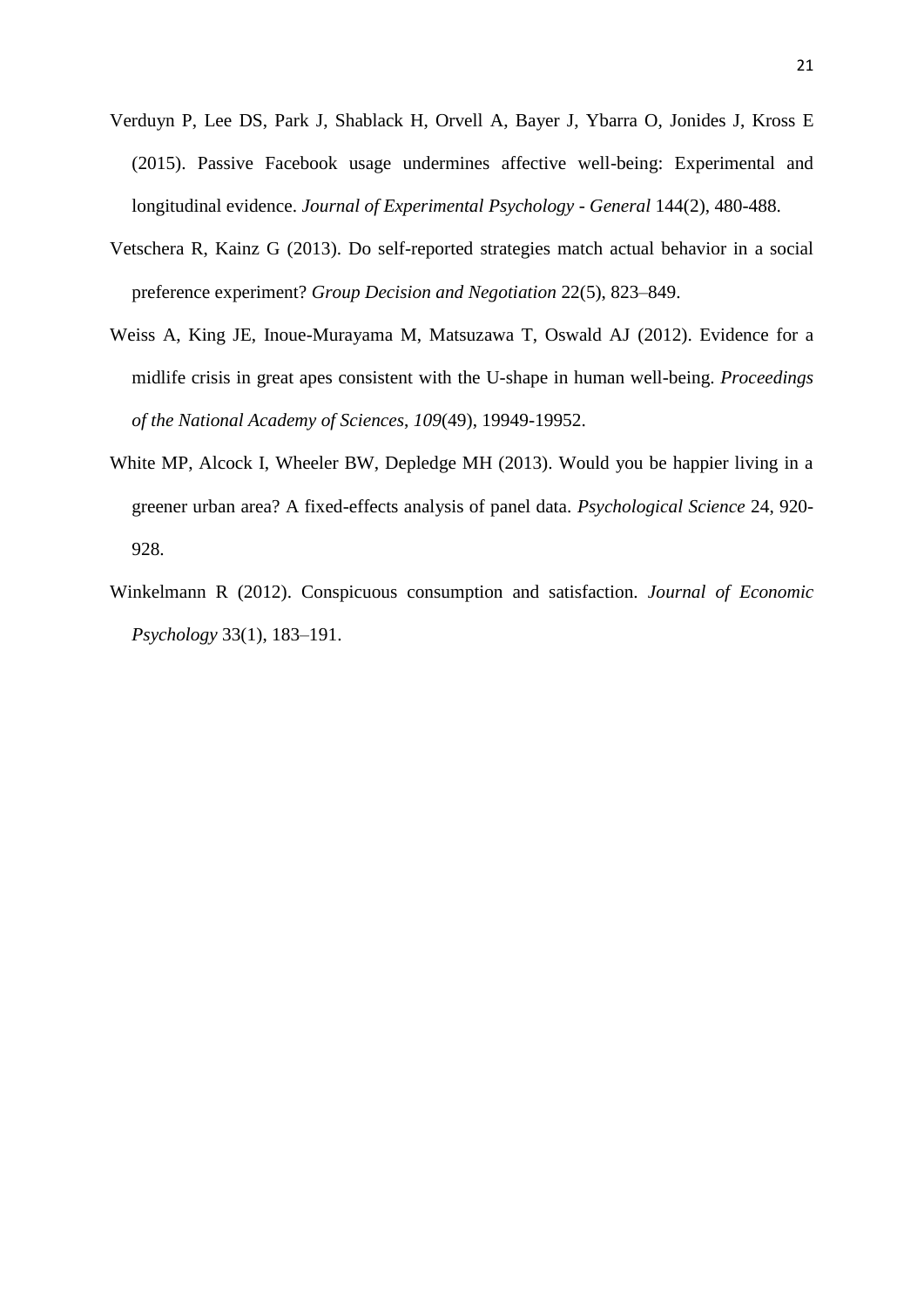

Figure 1: Self-reported Enviousness by Age Group

*Notes:* Self-reported enviousness ranges from 1 (lowest) to 7 (highest). Sample mean of self-reported enviousness is equal to 2.66 with a standard deviation of 1.42. Distribution of average self-reported envy scores, by age group: 3.10 (15-24 years), 2.92 (25-34 years), 2.76 (35-44 years), 2.64 (45-54 years), 2.40 (55- 64 years), 2.16 (65-74 years), and 1.94 (≥75 years). Distribution of age groups is summarised in the Supplemental Material - Table S2. The above figure uses raw cross-sectional data, while Table 2 shows the relationship using within-person longitudinal data. Total sample contains 18,345 individuals and 34,019 person-year observations.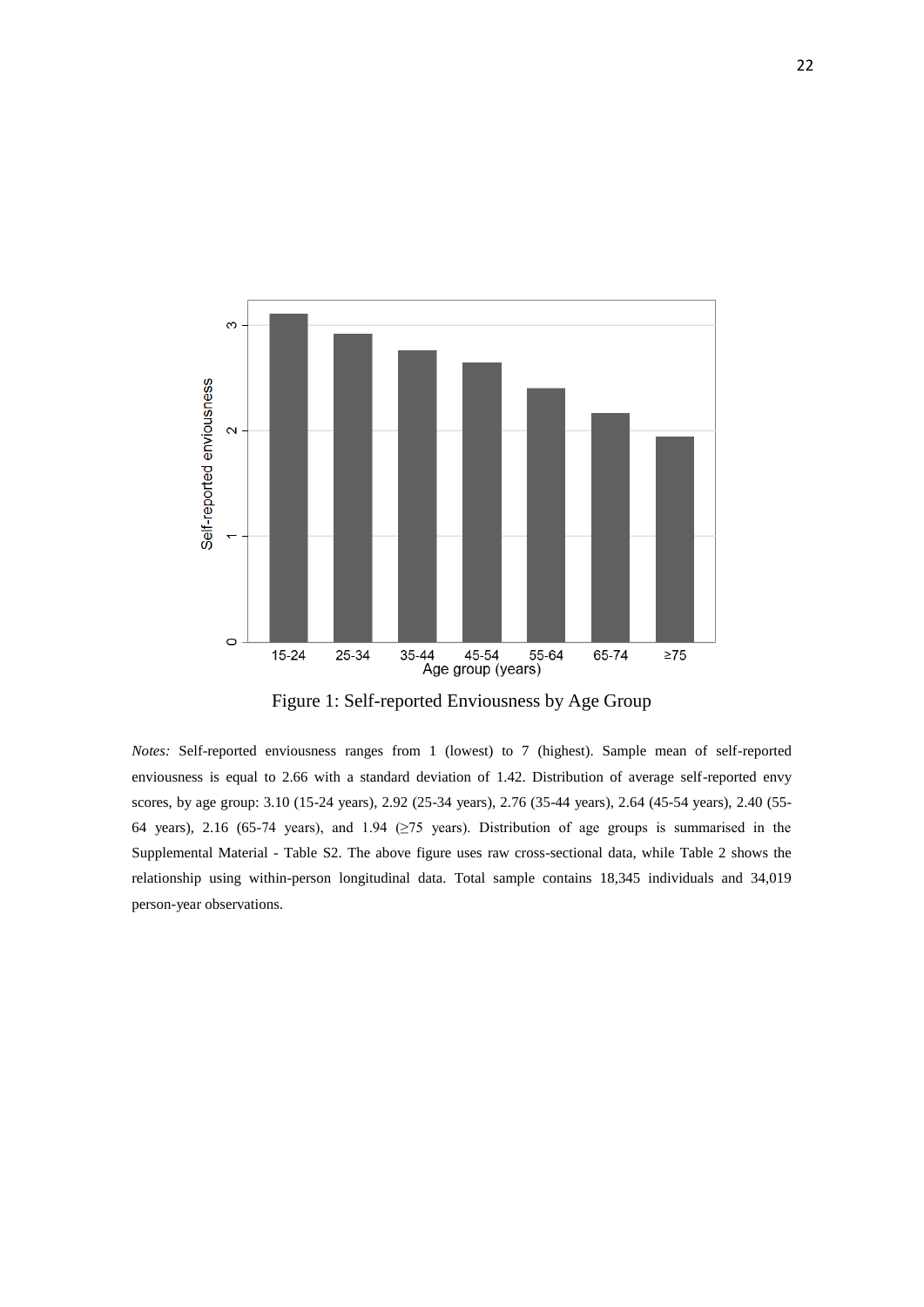

Figure 2: Longitudinal Evidence of a U-Shaped Relationship between Life Satisfaction and Age, *(a) with* and *(b) without* a control for individual feelings of envy.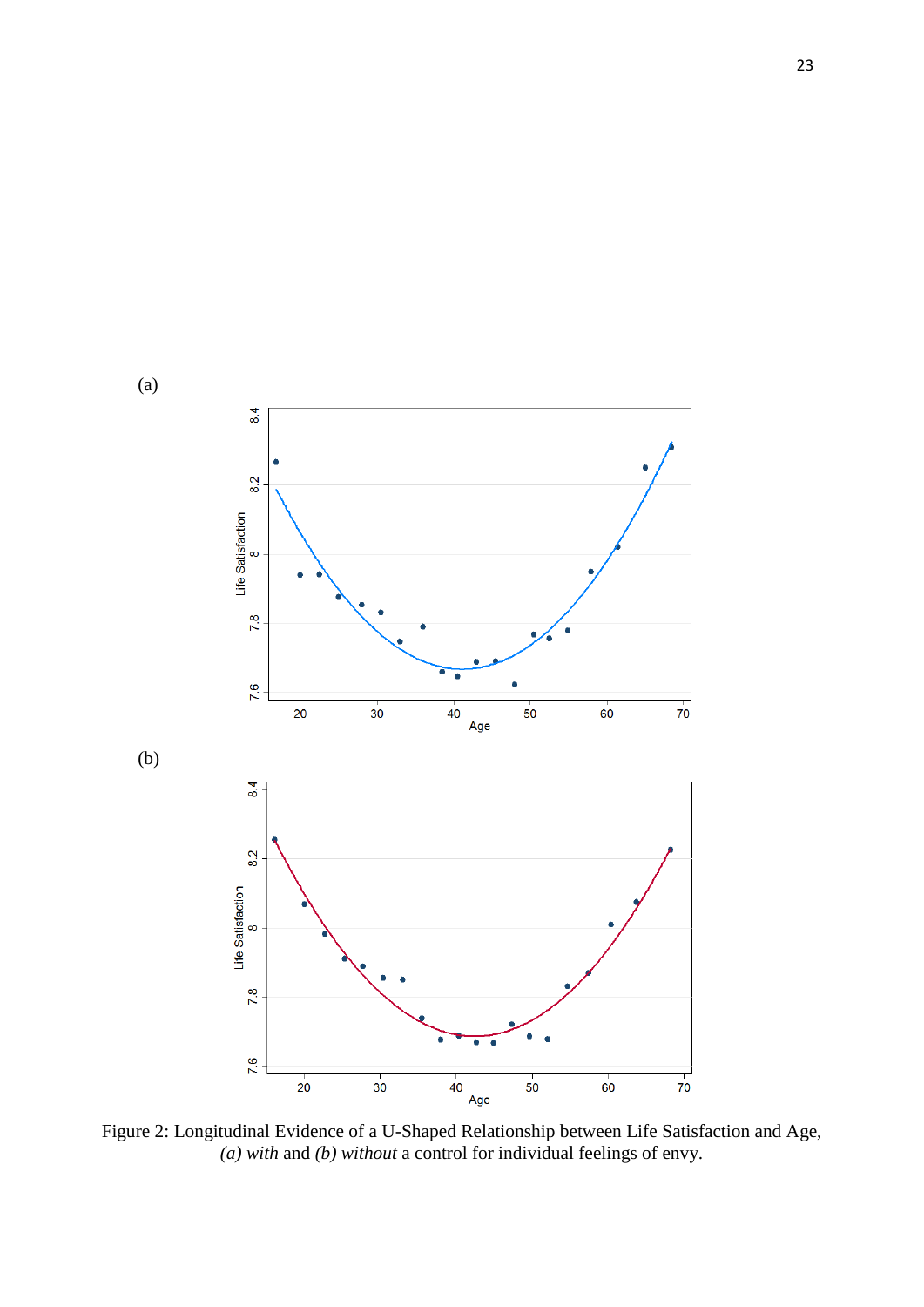24

*Notes*: Each dot measures the average life satisfaction of individuals of that particular age. The solid curves depict a fitted quadratic relationship as formally estimated using fixed-effects ('within-person') regression equations such as those in columns (3) and (4) of Table 6. The latter approach uses information on 'within-person' changes in life satisfaction as the same respondent steadily grows older, and not merely cross-sectional patterns between respondents of different age. The fitted (blue) curve in the top panel (a) does not control for individual self-reported feelings of envy. On the other hand, the fitted (red) curve in the bottom panel (b) controls for individual self-reported feelings of envy. Total sample contains 18,345 individuals and 34,019 person-year observations.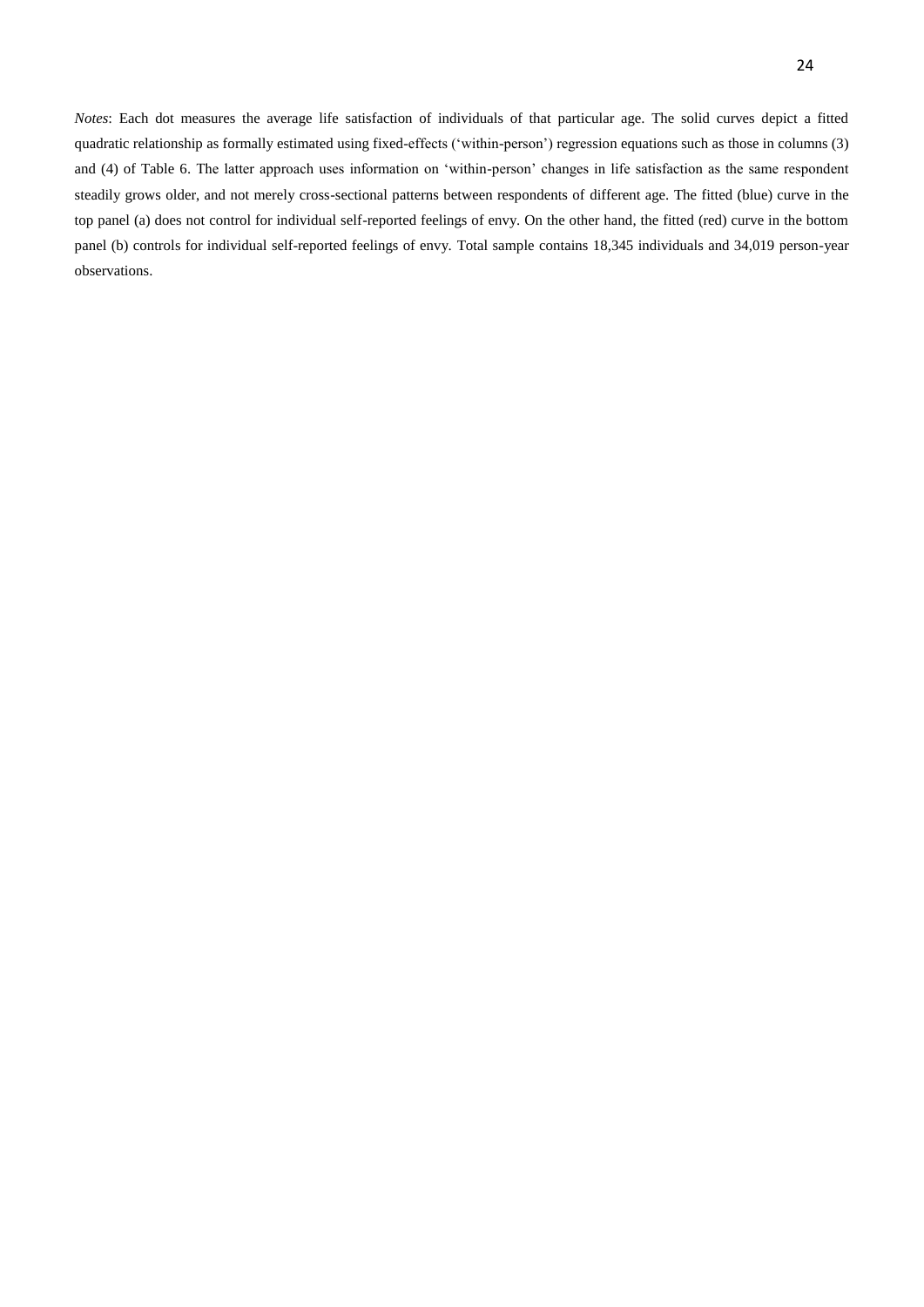| "How well do the following words"<br>describe you?" $- Envious$ | <b>Frequency</b> | <b>Percent</b> | <b>Cumulative</b><br>frequency |
|-----------------------------------------------------------------|------------------|----------------|--------------------------------|
| 1 "Does not describe me at all"                                 | 8,212            | 24.14          | 24.14                          |
| 2                                                               | 10,126           | 29.77          | 53.91                          |
| 3                                                               | 6,276            | 18.45          | 72.35                          |
| $\overline{4}$                                                  | 5,462            | 16.06          | 88.41                          |
| 5                                                               | 2,704            | 7.95           | 96.36                          |
| 6                                                               | 891              | 2.62           | 98.98                          |
| 7 "Describes me very well"                                      | 348              | 1.02           | 100.00                         |
| Total                                                           | 34,019           | 100.00         |                                |

Table 1: Distribution of Envy Scores, HILDA Survey (2005, 2009, 2013)

*Notes:* Total sample contains 18,345 individuals and 34,019 person-year observations.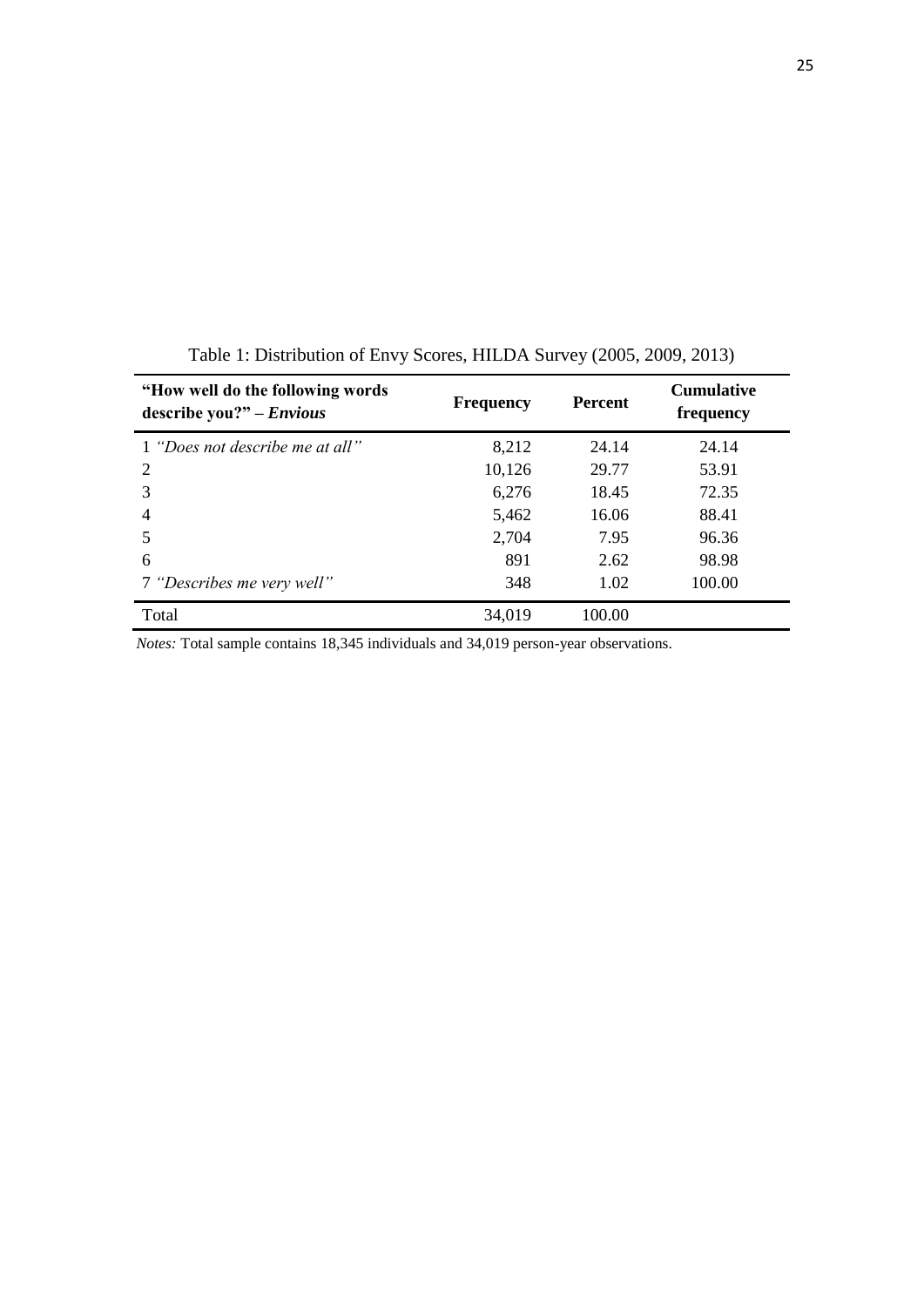| Dependent variable:<br>Self-reported Envy |         | (1)              |                  |         | (2)                                 |                  |         | (3)              |                  |  |  |
|-------------------------------------------|---------|------------------|------------------|---------|-------------------------------------|------------------|---------|------------------|------------------|--|--|
|                                           | β       | 95% CI           | $\boldsymbol{p}$ | β       | 95% CI                              | $\boldsymbol{p}$ | β       | 95% CI           | $\boldsymbol{p}$ |  |  |
| Age group:                                |         |                  |                  |         |                                     |                  |         |                  |                  |  |  |
| 25 to 34                                  | $-0.15$ | $[-0.24, -0.07]$ | .000             | $-0.17$ | $[-0.27, -0.08]$                    | .000             | $-0.18$ | $[-0.27, -0.08]$ | .000             |  |  |
| 35 to 44                                  | $-0.14$ | $[-0.26, -0.03]$ | .013             | $-0.18$ | $[-0.30, -0.05]$                    | .006             | $-0.19$ | $[-0.32, -0.06]$ | .003             |  |  |
| 45 to 54                                  | $-0.21$ | $[-0.34, -0.07]$ | .002             | $-0.25$ | $[-0.39, -0.10]$                    | .001             | $-0.27$ | $[-0.41, -0.12]$ | .000             |  |  |
| 55 to 64                                  | $-0.27$ | $[-0.42, -0.12]$ | .000             |         | $[-0.47, -0.15]$<br>$-0.31$<br>.000 |                  | $-0.34$ | $[-0.50, -0.17]$ | .000             |  |  |
| 65 to 74                                  | $-0.28$ | $[-0.45, -0.12]$ | .001             |         | $[-0.49, -0.13]$                    | .001             | $-0.33$ | $[-0.52, -0.15]$ | .000             |  |  |
| $\geq$ 75 years old                       | $-0.26$ | $[-0.46, -0.06]$ | .011             | $-0.28$ | $[-0.50, -0.07]$<br>.010            |                  | $-0.31$ | $[-0.52, -0.09]$ | .005             |  |  |
| Constant                                  | 2.83    | [2.73, 2.93]     | .000             | 2.79    | [2.52, 3.05]                        | .000             | 2.78    | [2.52, 3.05]     | .000             |  |  |
| Socioeconomic controls                    |         | No               |                  |         | Yes                                 |                  |         | Yes              |                  |  |  |
| Major life event controls                 |         | No               |                  |         | No                                  |                  |         | Yes              |                  |  |  |
| Overall $R^2$                             |         | .043             |                  |         | .033                                |                  |         | .033             |                  |  |  |
| Number of individuals                     |         | 18,345           |                  |         | 18,345                              |                  |         | 18,345           |                  |  |  |
| Number of observations                    |         | 34,019           |                  |         | 34,019                              |                  | 34,019  |                  |                  |  |  |

Table 2: Longitudinal (Fixed-effects) Regression Models of Envy as a Function of Age, HILDA Survey (2005, 2009, 2013)

*Notes:* This table presents three regression equations that are to be read vertically. The coefficients give the size of the longitudinal effects upon envy of different age bands (after adjusting for other influences on envy). The regression equations estimate the within-person changes in envy as people grow older. Dependent variable is *Self-reported Envy* level [range: 1 to 7]. Age-group categories are summarised in the Supplemental Material Table S2. The base (reference) age category is '15 to 24' years. Socioeconomic and other lifestyle controls are summarised in Table S1. Major life-event controls are summarised in Table S3. The full estimation results (with a complete set of control-variable coefficient estimates) are provided in Table S4.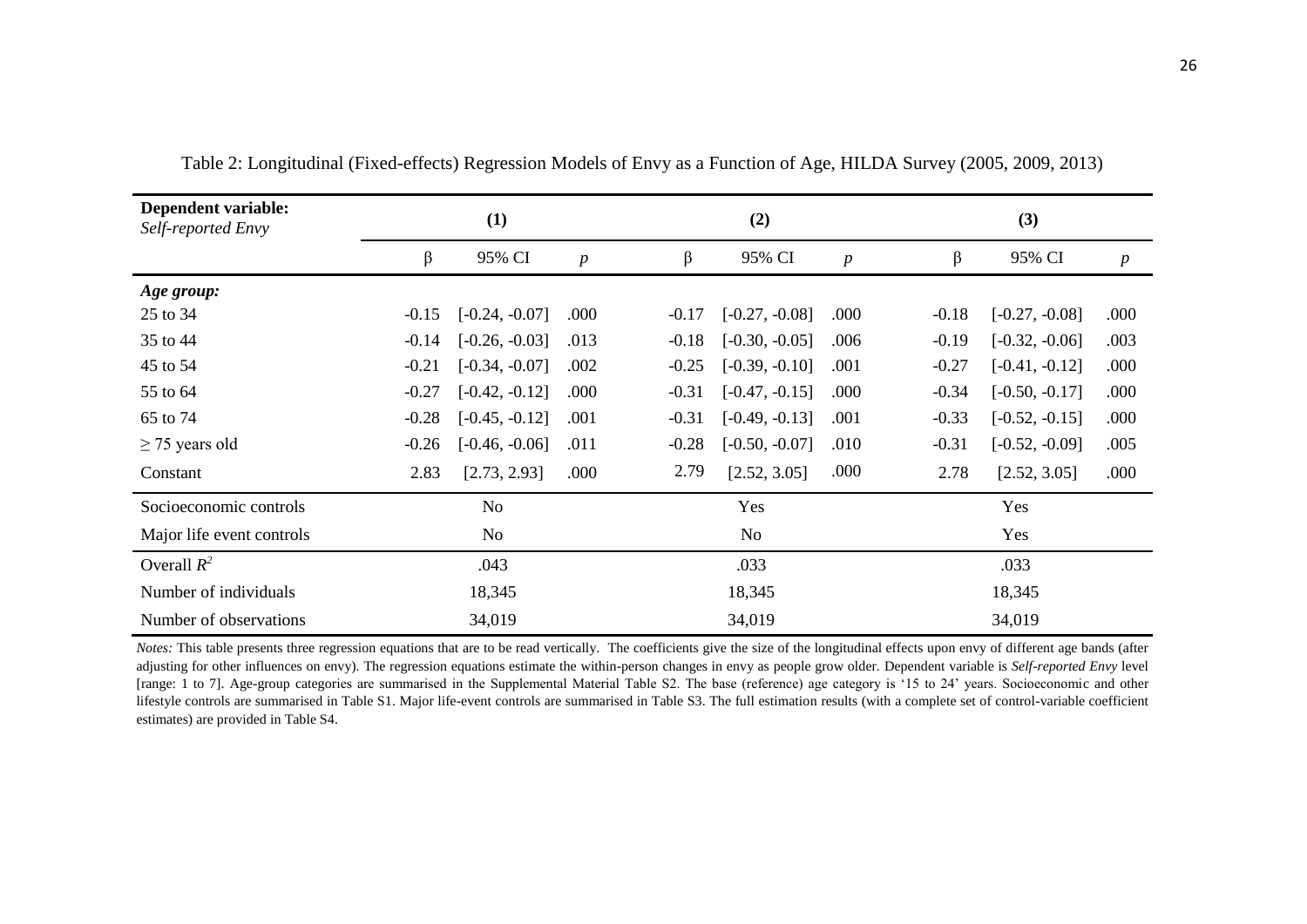| Dependent variable:<br>Life Satisfaction |         | $\bf(1)$         |                  |         | (2)              |                  |         | (3)              |                  |  |  |
|------------------------------------------|---------|------------------|------------------|---------|------------------|------------------|---------|------------------|------------------|--|--|
|                                          | ß       | 95% CI           | $\boldsymbol{p}$ | β       | 95% CI           | $\boldsymbol{p}$ |         | 95% CI           | $\boldsymbol{p}$ |  |  |
| Envy                                     | $-0.05$ | $[-0.07, -0.03]$ | .000             | $-0.05$ | $[-0.07, -0.03]$ | .000             | $-0.05$ | $[-0.06, -0.03]$ | .000             |  |  |
| Constant                                 | 8.05    | [8.00, 8.09]     | .000             | 7.19    | [6.91, 7.46]     | .000             | 7.32    | [7.04, 7.59]     | .000             |  |  |
| Socioeconomic controls                   |         | N <sub>0</sub>   |                  |         | Yes              |                  |         | Yes              |                  |  |  |
| Major life event controls                |         | N <sub>o</sub>   |                  |         | No.              |                  |         | Yes              |                  |  |  |
| Overall $R^2$                            |         | .022             |                  |         | .155             |                  |         | .169             |                  |  |  |
| Number of individuals                    |         | 18,345           |                  |         | 18,345           |                  | 18,345  |                  |                  |  |  |
| Number of observations                   |         | 34,019           |                  |         | 34,019           |                  | 34,019  |                  |                  |  |  |

Table 3A: Longitudinal (Fixed-effects) Regression Models of Life Satisfaction on Envy, HILDA Survey (2005, 2009, 2013)

*Notes:* This regression equations estimate the within-person changes in life satisfaction as people grow older. Dependent variable is *Life Satisfaction* [range: 0 to 10]. Self-reported life satisfaction is derived from the question: "*All things considered, how satisfied are you with your life?*" Respondents are told to: "*Pick a number between 0 and 10 to indicate how satisfied you are*", and that "*the more satisfied you are the higher number you should pick*". The sample mean is 7.91 with a standard deviation of 1.41. About two-thirds of respondents report a life satisfaction score of more than 7 out of 10. The full estimation results (with a complete set of control-variable coefficient estimates) are provided in Table S5A.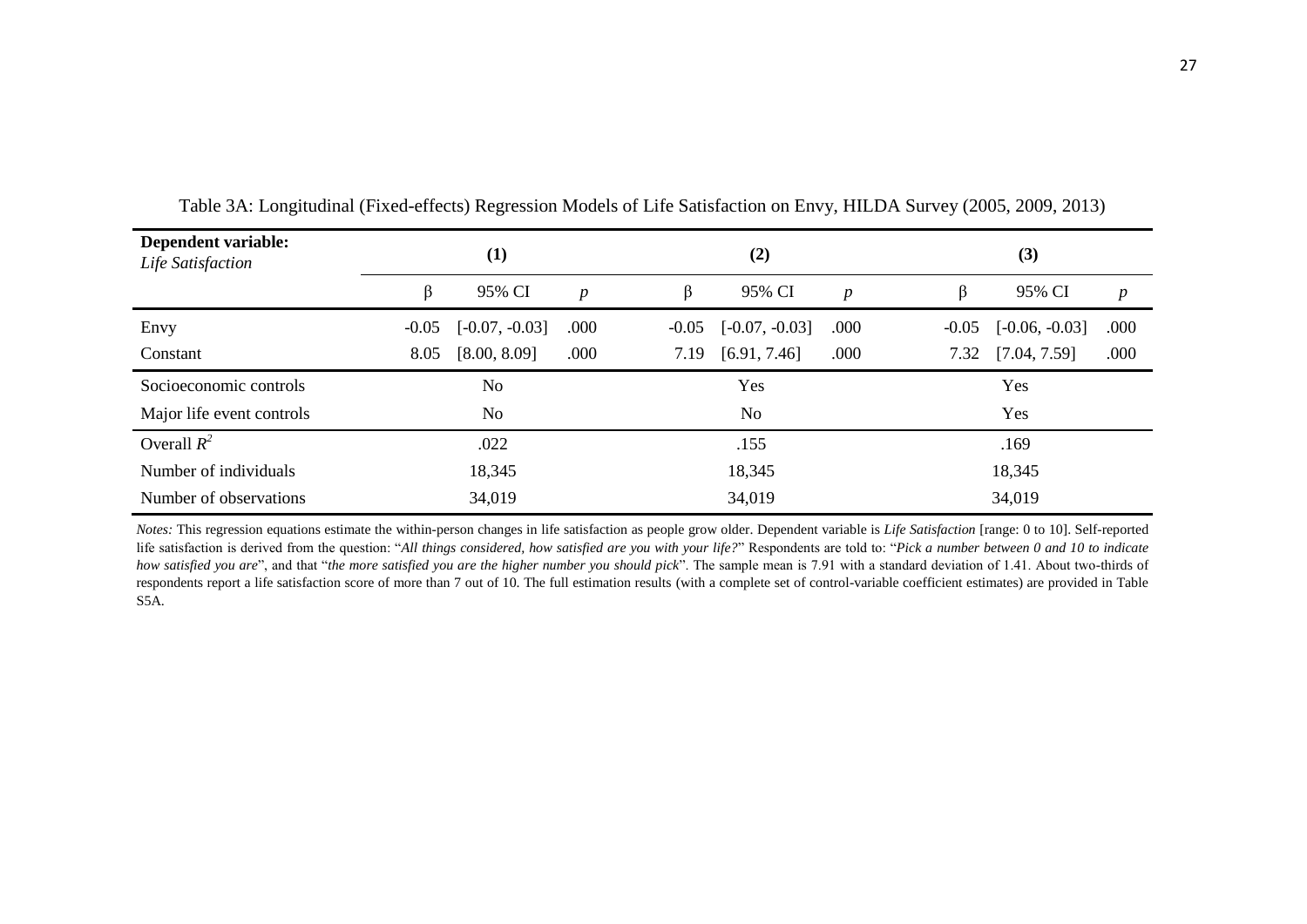| Dependent variable:<br>SF-36 Mental Health Index |         | (1)              |                  |         | (2)              |                  |         | (3)              |                  |  |  |  |
|--------------------------------------------------|---------|------------------|------------------|---------|------------------|------------------|---------|------------------|------------------|--|--|--|
|                                                  |         | 95% CI           | $\boldsymbol{p}$ | β       | 95% CI           | $\boldsymbol{p}$ | β       | 95% CI           | $\boldsymbol{p}$ |  |  |  |
| Envy                                             | $-1.11$ | $[-1.30, -0.91]$ | .000             | $-1.12$ | $[-1.30, -0.93]$ | .000             | $-1.08$ | $[-1.26, -0.89]$ | .000             |  |  |  |
| Constant                                         | 77.59   | [77.08, 78.11]   | .000             | 59.93   | [56.88, 62.97]   | .000             | 61.31   | [58.25, 64.38]   | .000             |  |  |  |
| Socioeconomic controls                           |         | No               |                  |         | Yes              |                  |         | Yes              |                  |  |  |  |
| Major life event controls                        |         | No               |                  |         | N <sub>o</sub>   |                  |         | Yes              |                  |  |  |  |
| Overall $R^2$                                    |         | .051             |                  |         | .228             |                  |         | .245             |                  |  |  |  |
| Number of individuals                            |         | 18,325           |                  |         | 18,325           |                  |         | 18,325           |                  |  |  |  |
| Number of observations                           |         | 33,976           |                  |         | 33,976           |                  | 33,976  |                  |                  |  |  |  |

Table 3B: Longitudinal (Fixed-effects) Regression Models of SF-36 Mental Health on Envy, HILDA Survey (2005, 2009, 2013)

*Notes:* This regression equations estimate the within-person changes in overall mental health as people grow older. Dependent variable is *SF-36 Mental Health Index* [range: 0 to 100]. The SF-36 *Mental Health Index* is a 5-item scale consisting of the following five questions "How much of the time in the previous 4 weeks: Have you been a very nervous person? Have you felt so down in the dumps that nothing could cheer you up? Have you felt calm and peaceful? Have you felt down? Have you been a happy person?" The raw survey responses are transformed and standardised to a 100-point scale ranging from 0 (worst) to 100 (best mental health). The full sample mean is equal to 74.65 with a standard deviation of 16.82. The full estimation results (with a complete set of control-variable coefficient estimates) are provided in Table S5B.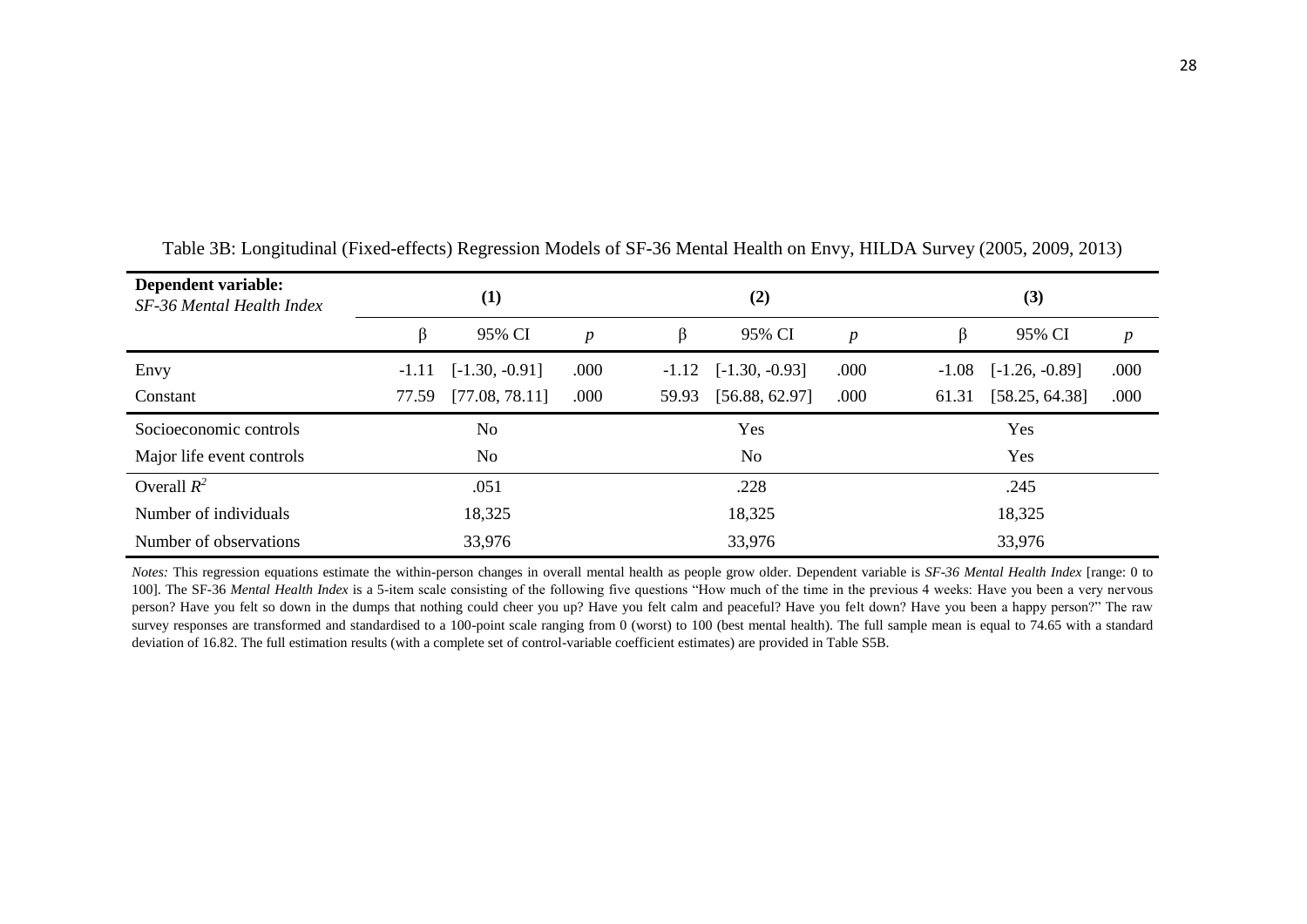| Dependent variable:<br>Life Satisfaction $t+1$ |                | (1)              |                  |         | (2)              |                  |         | (3)              |                  |  |  |
|------------------------------------------------|----------------|------------------|------------------|---------|------------------|------------------|---------|------------------|------------------|--|--|
|                                                | β              | 95% CI           | $\boldsymbol{p}$ | β       | 95% CI           | $\boldsymbol{p}$ | β       | 95% CI           | $\boldsymbol{p}$ |  |  |
| Envy $t$                                       | $-0.06$        | $[-0.07, -0.04]$ | .000             | $-0.05$ | $[-0.06, -0.03]$ | .000             | $-0.05$ | $[-0.06, -0.03]$ | .000             |  |  |
| Life Satisfaction $t$                          | 0.49           | [0.47, 0.50]     | .000             | 0.42    | [0.41, 0.44]     | .000             | 0.42    | [0.41, 0.44]     | .000             |  |  |
| Constant                                       | 4.17           | [4.05, 4.30]     | .000             | 4.27    | [3.96, 4.58]     | .000             | 4.28    | [3.97, 4.59]     | .000             |  |  |
| Socioeconomic controls                         |                | N <sub>o</sub>   |                  |         | Yes              |                  | Yes     |                  |                  |  |  |
| Major life event controls                      | N <sub>o</sub> |                  |                  |         | No.              |                  | Yes     |                  |                  |  |  |
| Adjusted $R^2$                                 | .258           |                  |                  |         | .282             |                  | .284    |                  |                  |  |  |
| Number of observations                         |                | 13,106           |                  |         | 13,106           |                  | 13,106  |                  |                  |  |  |

Table 4A: Prospective Analysis of Future Changes in Life Satisfaction (period *t+1*) as a Function of Current Envy (period *t*), HILDA Survey (2005, 2009, 2013)

*Notes:* Dependent variable is *Life Satisfaction* [range: 0 to 10] in period *t+1*. Self-reported life satisfaction is derived from the question: "*All things considered, how satisfied are you with your life?*" Respondents are told to: "*Pick a number between 0 and 10 to indicate how satisfied you are*", and that "*the more satisfied you are the higher number you should pick*". The full sample mean is 7.91 with a standard deviation of 1.41. About two-thirds of respondents report a life satisfaction score of more than 7 out of 10. The full estimation results (with a complete set of control-variable coefficient estimates) are provided in Table S6A. The above model estimates are restricted to survey respondents who are less than or equal to 70 years of age.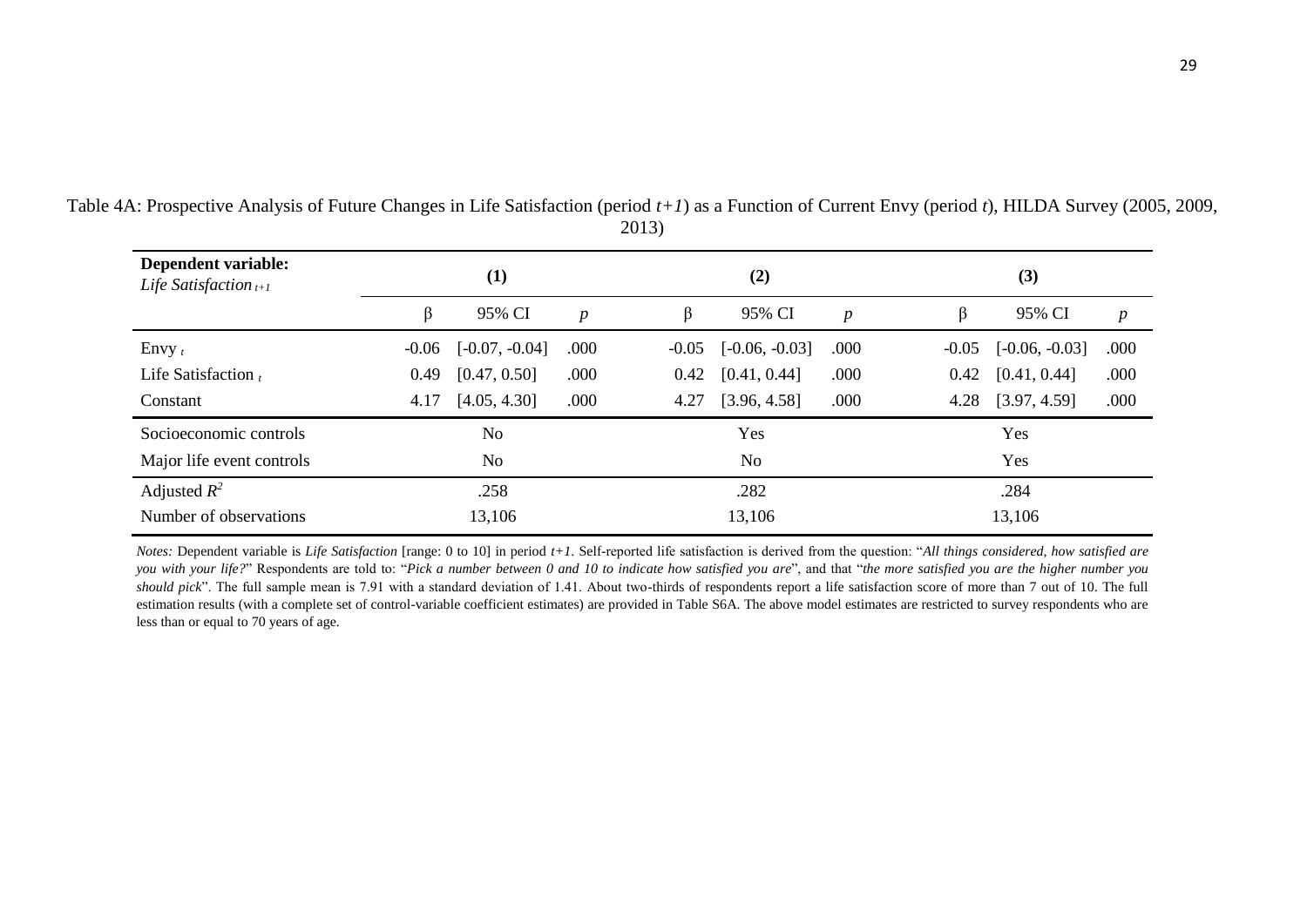| Dependent variable:<br>SF-36 Mental Health Index $_{t+1}$ |         | (1)                          |                  |         | (2)              |                  |                                 | (3)              |                  |  |  |
|-----------------------------------------------------------|---------|------------------------------|------------------|---------|------------------|------------------|---------------------------------|------------------|------------------|--|--|
|                                                           |         | 95% CI                       | $\boldsymbol{p}$ | β       | 95% CI           | $\boldsymbol{p}$ | β                               | 95% CI           | $\boldsymbol{p}$ |  |  |
| Envy $t$                                                  | $-0.58$ | $[-0.75, -0.41]$             | .000             | $-0.61$ | $[-0.78, -0.44]$ | .000             | $-0.61$                         | $[-0.79, -0.44]$ | .000             |  |  |
| Mental Health Index $t$                                   |         | [0.55, 0.58]<br>.000<br>0.56 |                  |         | [0.47, 0.50]     | .000             | .000<br>[0.47, 0.50]<br>0.49    |                  |                  |  |  |
| Constant                                                  | 34.65   | [33.35, 35.95]<br>.000       |                  | 32.36   | [28.85, 35.86]   | .000             | .000<br>[28.58, 35.65]<br>32.11 |                  |                  |  |  |
| Socioeconomic controls                                    |         | N <sub>0</sub>               |                  |         | Yes              |                  | Yes                             |                  |                  |  |  |
| Major life event controls                                 |         | N <sub>0</sub>               |                  |         | N <sub>0</sub>   |                  | Yes                             |                  |                  |  |  |
| Adjusted $R^2$                                            | .319    |                              |                  |         | .340             |                  | .340                            |                  |                  |  |  |
| Number of observations                                    |         | 13,087                       |                  |         | 13,087           |                  | 13,087                          |                  |                  |  |  |

Table 4B: Prospective Analysis of Future Changes in SF-36 Mental Health (period *t+1*) as a Function of Current Envy (period *t*), HILDA Survey (2005, 2009, 2013)

*Notes:* Dependent variable is *SF-36 Mental Health Index* [range: 0 to 100] in period *t+1*. The SF-36 *Mental Health Index* is a 5-item scale consisting of the following five questions "How much of the time in the previous 4 weeks: Have you been a very nervous person? Have you felt so down in the dumps that nothing could cheer you up? Have you felt calm and peaceful? Have you felt down? Have you been a happy person?" The raw survey responses are transformed and standardised to a 100-point scale ranging from 0 (worst) to 100 (best mental health). The full sample mean is equal to 74.65 with a standard deviation of 16.82. The full estimation results (with a complete set of control-variable coefficient estimates) are provided in Table S6B. The above model estimates are restricted to survey respondents who are less than or equal to 70 years of age.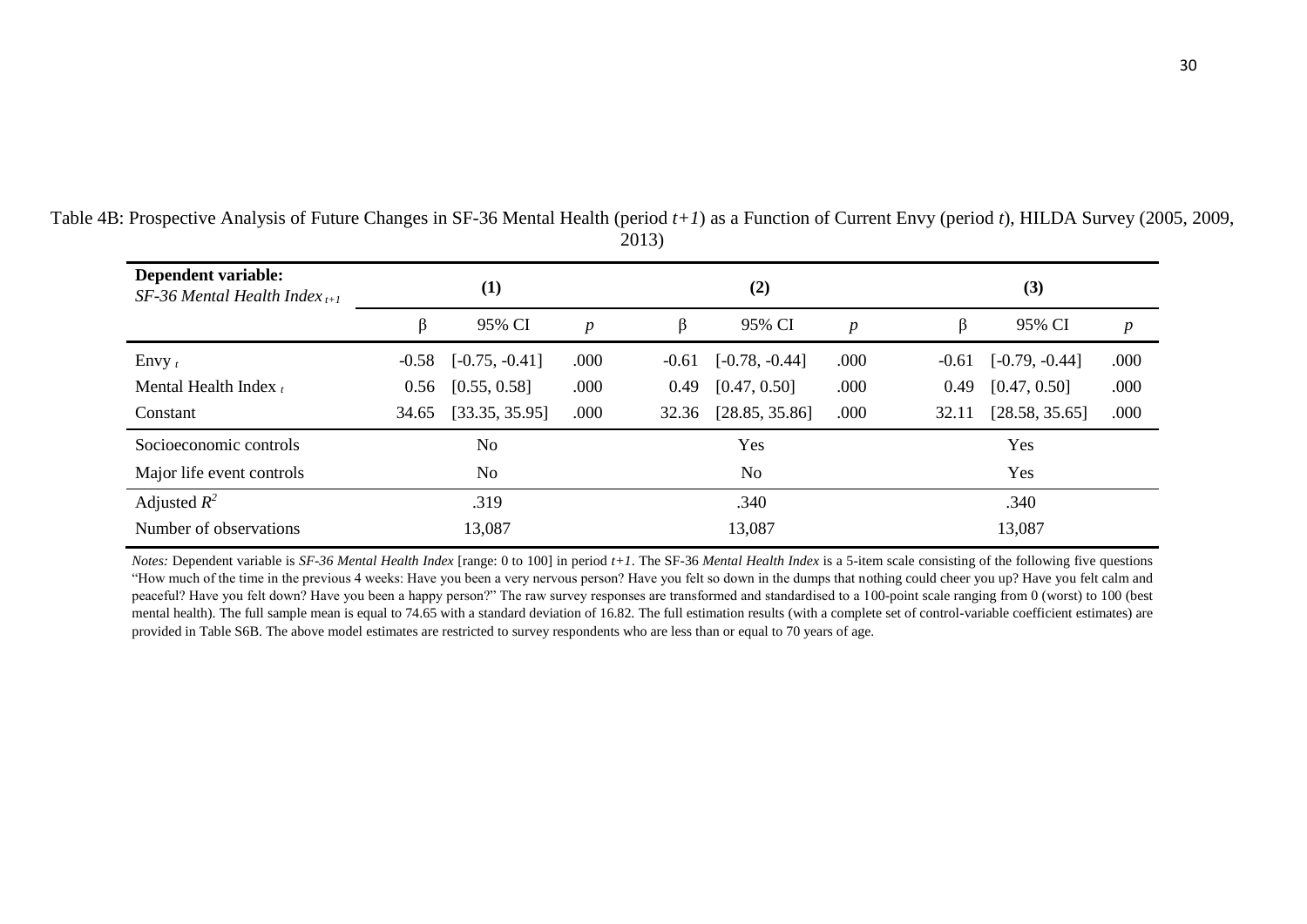| Dependent variable:<br>Log Income $_{t+1}$ |                | (1)            |                  |                | (2)          |                  | (3)    |              |                  |  |
|--------------------------------------------|----------------|----------------|------------------|----------------|--------------|------------------|--------|--------------|------------------|--|
|                                            | β              | 95% CI         | $\boldsymbol{p}$ | ß              | 95% CI       | $\boldsymbol{p}$ | β      | 95% CI       | $\boldsymbol{p}$ |  |
| Envy $t$                                   | 0.01           | [0.00, 0.02]   | .026             | 0.01           | [0.00, 0.01] | .234             | 0.01   | [0.00, 0.01] | .204             |  |
| Log Income $t$                             | 0.40           | [0.38, 0.41]   | .000             | 0.34           | [0.33, 0.36] | .000             | 0.34   | [0.33, 0.36] | .000             |  |
| Life Satisfaction $t$                      | 0.01           | [0.00, 0.02]   | .007             | 0.01           | [0.00, 0.02] | .150             | 0.01   | [0.00, 0.02] | .127             |  |
| Constant                                   | 6.47           | [6.32, 6.62]   | .000             | 6.97           | [6.79, 7.15] | .000             | 6.97   | [6.79, 7.16] | .000             |  |
| Socioeconomic controls                     |                | N <sub>o</sub> |                  |                | Yes          |                  | Yes    |              |                  |  |
| Major life event controls                  | N <sub>o</sub> |                |                  | N <sub>o</sub> |              |                  | Yes    |              |                  |  |
| Adjusted $R^2$                             | .296           |                |                  |                | .349         |                  | .351   |              |                  |  |
| Number of observations                     | 10,119         |                |                  |                | 10,119       |                  | 10,119 |              |                  |  |

Table 5: Prospective Analysis of Future Changes in Log Income (period *t+1*) as a Function of Current Envy (period *t*), HILDA Survey (2005, 2009, 2013)

*Notes:* Dependent variable is the natural logarithm of equivalized household *Income* in period *t+1*. Self-reported life satisfaction is derived from the question: "*All things considered, how satisfied are you with your life?*" Respondents are told to: "*Pick a number between 0 and 10 to indicate how satisfied you are*", and that "*the more satisfied you are the higher number you should pick*". The full sample mean is 7.91 with a standard deviation of 1.41. About two-thirds of respondents report a life satisfaction score of more than 7 out of 10. The full estimation results (with a complete set of control-variable coefficient estimates) are provided in Table S7. The above model estimates are restricted to survey respondents who are less than or equal to 70 years of age and participate in the labor force.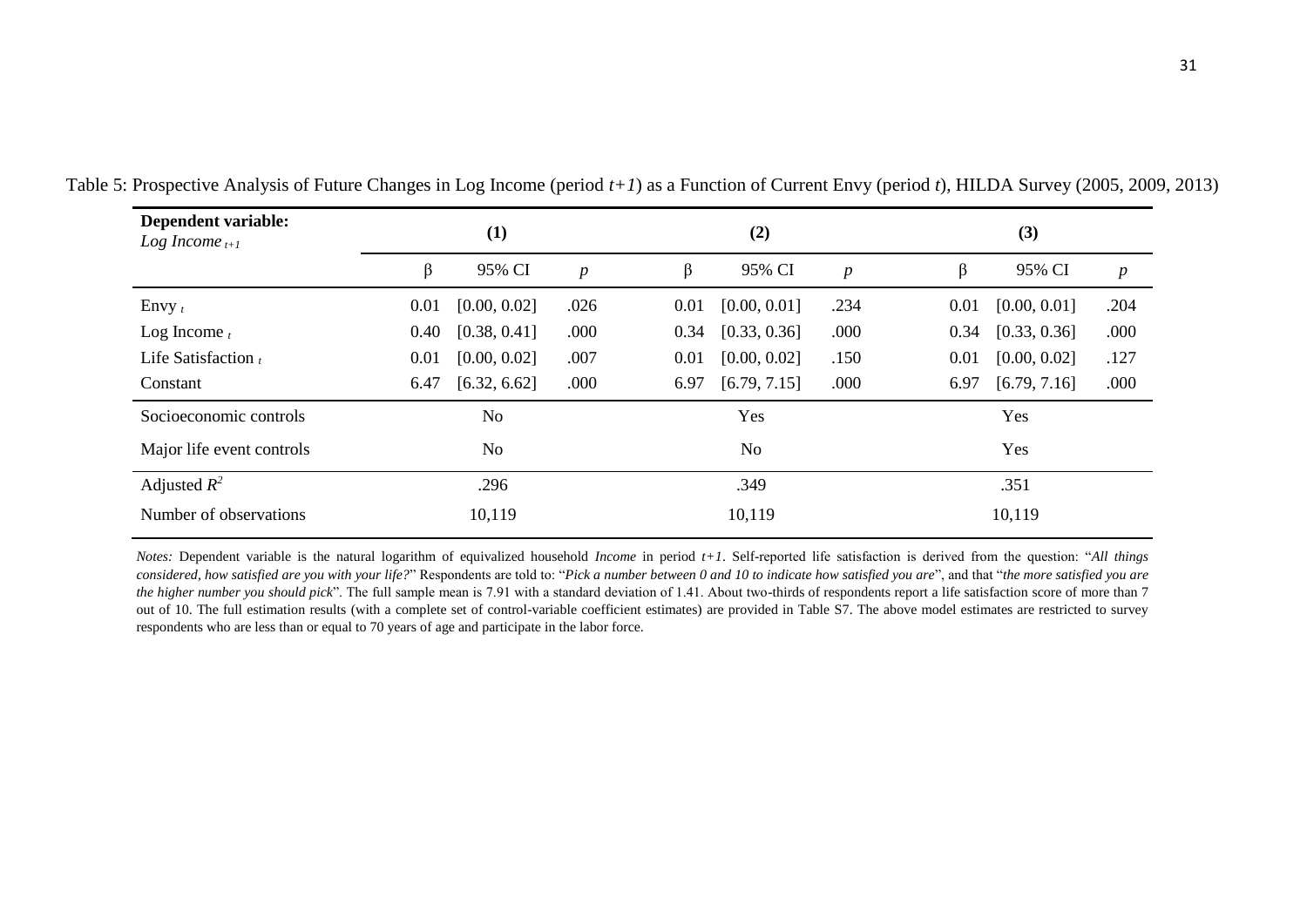| Dependent variable:<br>Life Satisfaction | (1)     |                 |                  |         | (2)              |                  |         | (3)              |                  | (4)     |                  |                  |
|------------------------------------------|---------|-----------------|------------------|---------|------------------|------------------|---------|------------------|------------------|---------|------------------|------------------|
|                                          | β       | 95% CI          | $\boldsymbol{p}$ | β       | 95% CI           | $\boldsymbol{p}$ | β       | 95% CI           | $\boldsymbol{p}$ | β       | 95% CI           | $\boldsymbol{p}$ |
| Envy                                     |         |                 |                  | $-0.05$ | $[-0.07, -0.03]$ | .000             |         |                  |                  | $-0.05$ | $[-0.07, -0.03]$ | .000             |
| Age                                      |         |                 |                  |         |                  |                  | $-0.04$ | $[-0.06, -0.02]$ | .000             | $-0.04$ | $[-0.06, -0.02]$ | .000             |
| Age-squared/100                          |         |                 |                  |         |                  |                  | 0.05    | [0.03, 0.06]     | .000             | 0.05    | [0.03, 0.06]     | .000             |
| Age group:                               |         |                 |                  |         |                  |                  |         |                  |                  |         |                  |                  |
| 25 to 34                                 | $-0.06$ | $[-0.15, 0.02]$ | .122             | $-0.07$ | $[-0.15, 0.01]$  | .079             |         |                  |                  |         |                  |                  |
| 35 to 44                                 | $-0.07$ | $[-0.19, 0.04]$ | .200             | $-0.08$ | $[-0.20, 0.03]$  | .148             |         |                  |                  |         |                  |                  |
| 45 to 54                                 | $-0.09$ | $[-0.23, 0.04]$ | .171             | $-0.11$ | $[-0.24, 0.03]$  | .118             |         |                  |                  |         |                  |                  |
| 55 to 64                                 | $-0.05$ | $[-0.20, 0.10]$ | .525             | $-0.06$ | $[-0.22, 0.09]$  | .398             |         |                  |                  |         |                  |                  |
| 65 to 70                                 | 0.11    | $[-0.07, 0.28]$ | .223             | 0.09    | $[-0.08, 0.27]$  | .293             |         |                  |                  |         |                  |                  |
| Constant                                 | 7.08    | [6.80, 7.36]    | .000             | 7.22    | [6.93, 7.51]     | .000             | 7.59    | [7.20, 7.98]     | .000             | 7.73    | [7.34, 8.13]     | .000             |
| Socioeconomic controls                   |         | Yes             |                  |         | Yes              |                  |         | Yes              |                  |         | Yes              |                  |
| Major life event controls                |         | Yes             |                  |         | Yes              |                  |         | Yes              |                  |         | Yes              |                  |
| Overall $R^2$                            |         | .166            |                  |         | .177             |                  |         | .168             |                  |         | .179             |                  |
| Number of individuals                    |         | 16,914          |                  |         | 16,914           |                  |         | 16,914           |                  |         | 16,914           |                  |
| Number of observations                   |         | 30,802          |                  |         | 30,802           |                  |         | 30,802           |                  |         | 30,802           |                  |

Table 6A: Longitudinal (Fixed-effects) Regression Models of Life Satisfaction on Age and Envy, HILDA Survey (2005, 2009, 2013)

Notes: Dependent variable is Life Satisfaction [range: 0 to 10]. Self-reported life satisfaction is derived from the question: "All things considered, how satisfied are you with your life?" Respondents are told to: "*Pick a number between 0 and 10 to indicate how satisfied you are*", and that "*the more satisfied you are the higher number you should pick*". The full sample mean is 7.91 with a standard deviation of 1.41. About two-thirds of respondents report a life satisfaction score of more than 7 out of 10. *Self-reported Envy* [range: 1 to 7] is defined in the Materials and Methods section. The base (reference) age category in models (1) and (2) is '15 to 24' years. Socioeconomic and other lifestyle controls are summarised in Table S1. Major life-event controls are summarised in Table S3. The full estimation results (with a complete set of control-variable coefficient estimates) are provided in Tables S8 and S9. The above model estimates are restricted to survey respondents who are less than or equal to 70 years of age.